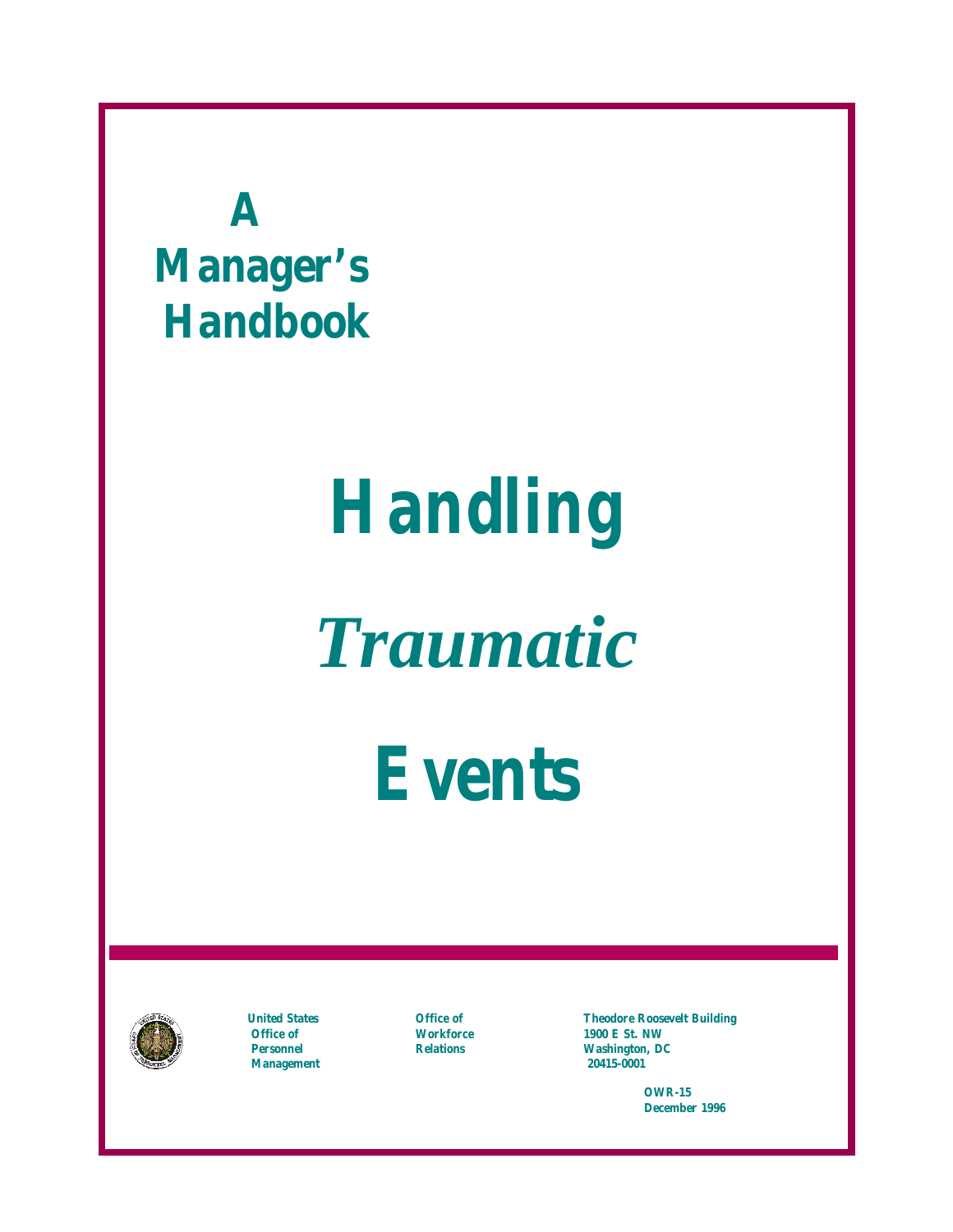# Foreword

Many of us are ill-prepared to handle the traumatic events discussed in this handbook- suicides, assaults, threats, natural disasters, etc. And yet these events can and do occur in our workplaces. They are events for which preparation helps, and this handbook tells us how to prepare.

In addition to using this handbook for preparation purposes, it is an invaluable guide to follow should a traumatic event occur at your workplace. It is a good idea to keep it handy just in case. It will give you practical ideas on what to say to your employees and approaches to take to facilitate recovery .

The handbook was written by Mary Tyler, Ph.D., of OPM's Employee Health Services Policy Center, who is a preeminent expert in the field of workplace violence and trauma. She is well recognized in the United States and Europe for her research on trauma in the workplace, and has provided technical assistance to many organizations.

The information in this manual reflects Dr. Tyler's extensive experience in helping Federal managers cope with traumatic situations. In addition, Chapters 1, 3, and 5 rely on research studies conducted by Dr. Tyler with Colonel Robert K. Gifford, Ph.D., U.S. Army, for the Walter Reed Army Institute of Research. The findings were published in the *Journal of Traumatic Stress, Disaster Management, Military Chaplains' Review, and Sozialwissenschaftliches Institut der Bundeswehr Forum*.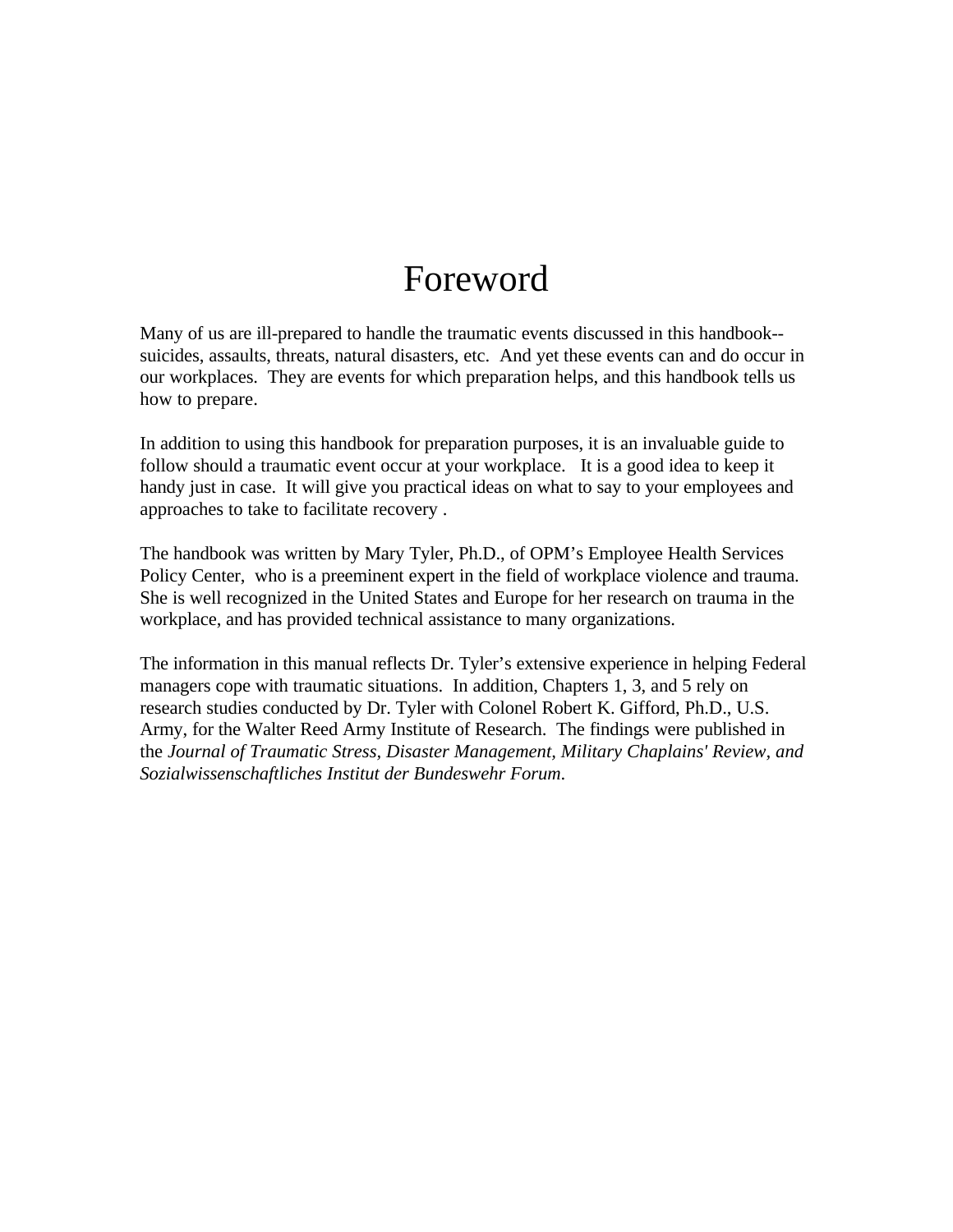# **Table of Contents**

| 1. |  |
|----|--|
| 2. |  |
| 3. |  |
| 4. |  |
| 5. |  |
| 6. |  |
| 7. |  |
| 8. |  |
| 9. |  |
|    |  |
|    |  |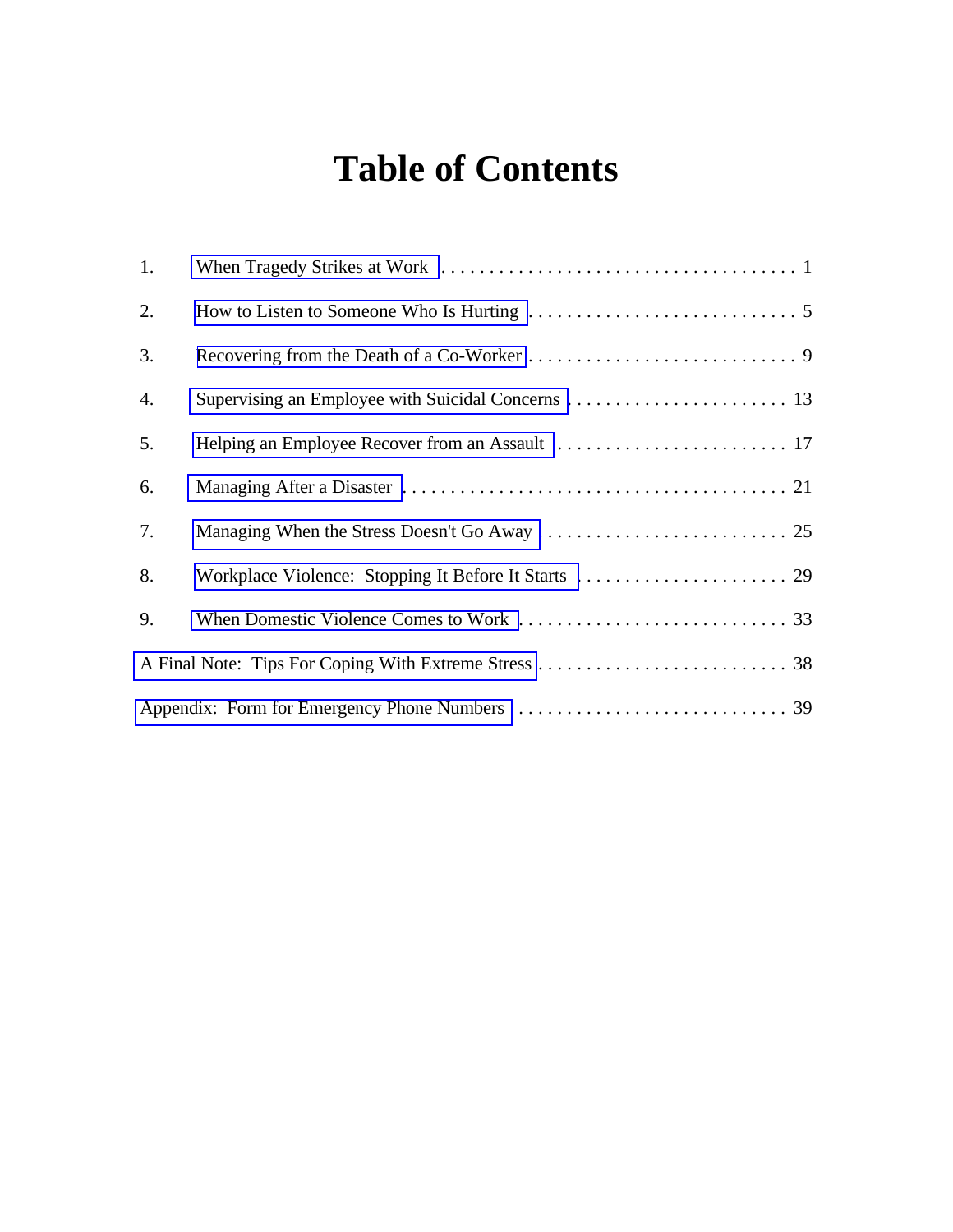# <span id="page-3-0"></span>*Chapter 1*

# **When Tragedy Strikes at Work**

magine that you, as a manager, are busy with your many daily responsibilities, when tragedy strikes:

- ! You hear a commotion down the hall, respond, and discover that an employee has swallowed a lethal dose of drugs in the presence of his coworkers.
- ! An irate individual storms into your section's work area and shoots an employee while you and other employees look on, shocked and helpless to intervene.
- ! A dazed-looking employee walks into the work area, bruised and disheveled, collapses at her desk, and reports that she was attacked while conducting a routine business call.

Initially, your responses will probably be almost automatic. You will notify the proper authorities and take whatever steps are necessary to preserve life and safety.

After the paramedics and the investigators leave, the hard questions begin for you as a manager:

- ! How do you help your employees recover from this event, so their personal well being and professional effectiveness will not suffer long-term effects as a result of trauma?
- ! How do you get your staff moving again after employees have suffered from injury, bereavement, or emotional trauma?

As you would expect, there are no easy answers, and each situation presents its own set of challenges. However, there are some general guidelines to help you in most situations:

**Stay firmly in charge.** Let all employees know that you are concerned and doing all you can to help them. You represent the organization to your employees, and your caring presence can mean a great deal in helping them feel supported. You don't have to say anything profound; just be there, do your best to manage, and let your employees know you are concerned about them. Be visible to your subordinates, and take time to ask them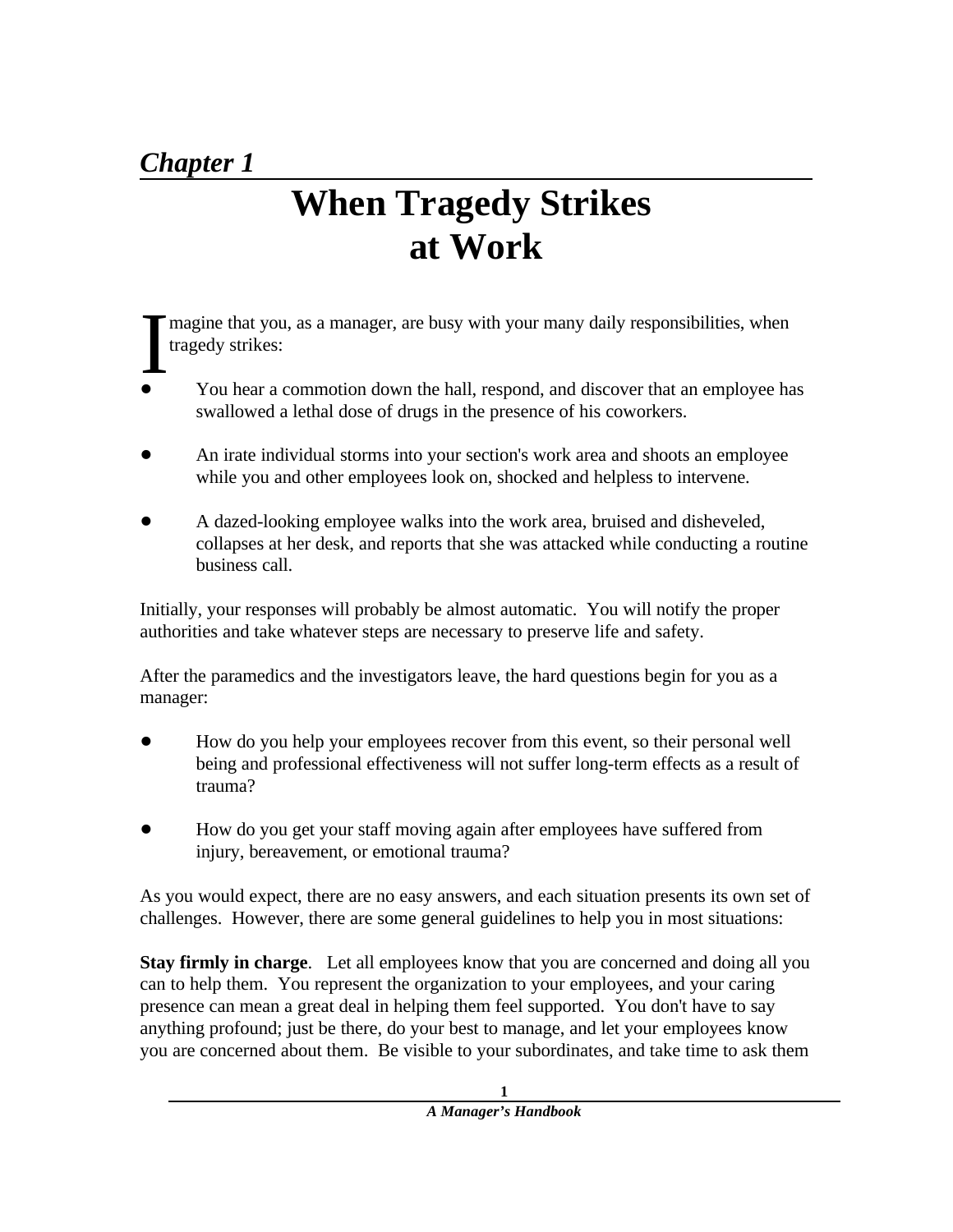how they are doing. Try to keep investigations and other official business from pulling you out of your work area for long periods of time.

Ask for support from higher management. Relief from deadlines, and practical help such as a temporary employee to lighten your burden of administrative work can make it easier for you to focus on helping your employees and your organization return to normal functioning.

**Don't "keep a stiff upper lip" or advise anybody else to do so.** Let people know, in whatever way is natural for you, that you are feeling fear, grief, shock, anger, or whatever your natural reaction to the situation may be. This shows your employees you care about them. Since you also can function rationally in spite of your strong feelings, they know that they can do likewise.

**Share information with your employees as soon as you have it available.** Don't be afraid to say, "*I don't know*." Particularly in the first few hours after a tragedy, information will be scarce and much in demand. If you can be an advocate in obtaining it, you will show your employees you care and help lessen anxiety.

**Ask for support from your Employee Assistance Program (EAP).** The EAP is available to offer professional counseling to those who wish it, and to provide debriefings to groups affected by trauma. Encourage your employees to take advantage of the EAP as a way of preserving health, not as a sign of sickness.

**Encourage employees to talk about their painful experiences.** This is hard to do, but eases healing as people express their painful thoughts and feelings in a safe environment, and come to realize that their reactions are normal and shared by others. You may want to have a mental health professional come in to facilitate a special meeting for this purpose. Or your group may prefer to discuss the situation among themselves. Don't be afraid to participate, and to set a positive example by discussing your own feelings openly. Your example says more than your words.

**Build on the strengths of the group.** Encourage employees to take care of one another through such simple measures as listening to those in distress, offering practical help, visiting the hospitalized, or going with an employee on the first visit to a feared site. The more you have done to build a cohesive work group, and to foster self-confidence in your employees, the better your staff can help one another in a crisis.

**Build on your work group's prior planning.** If you have talked together about how you, as a group, would handle a hypothetical crisis, it will help prepare all employees,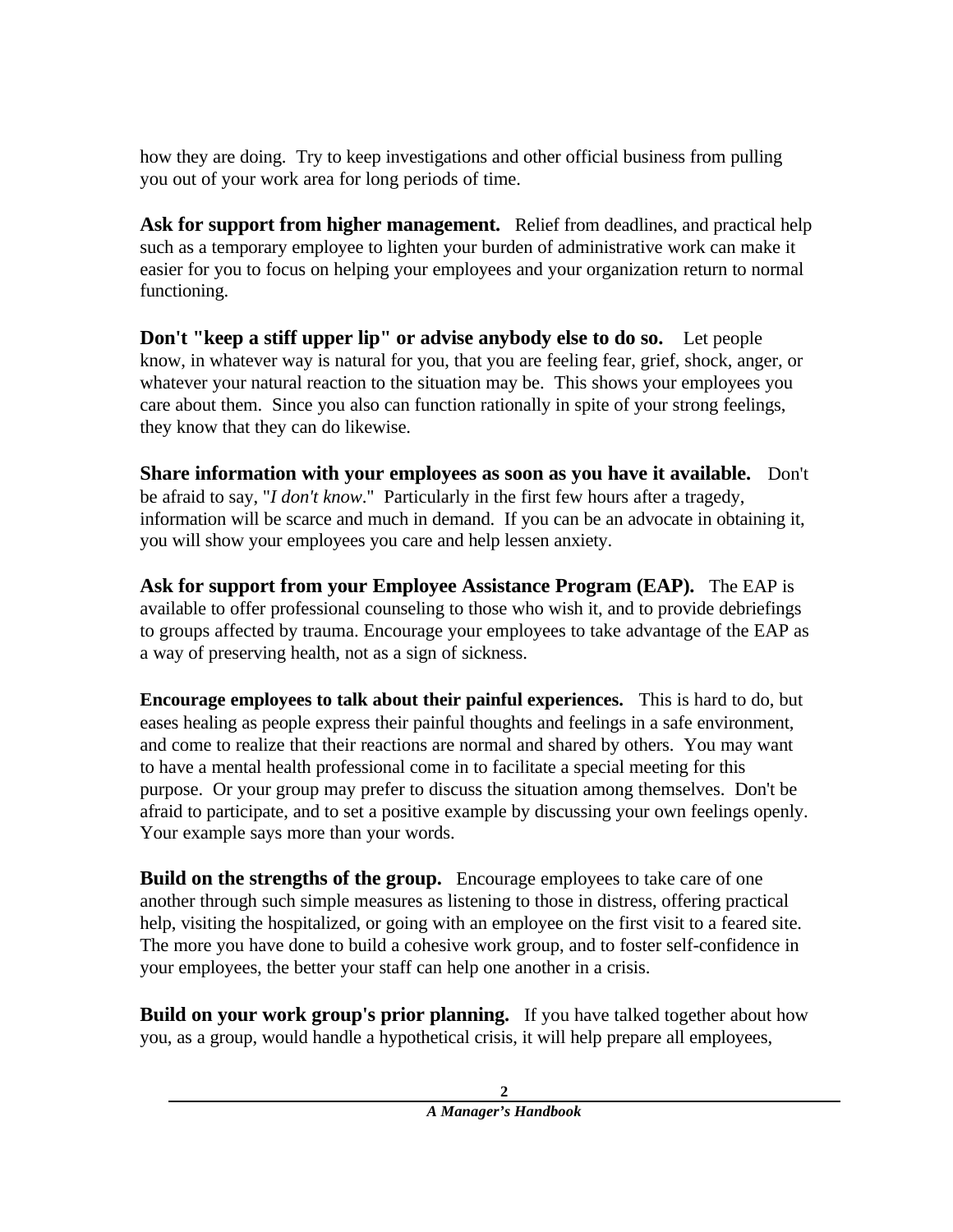mentally and practically, to deal with a real one. Knowing employees' strengths and experience, having an established plan for communication in emergencies, and being familiar with EAP procedures can help you "hit the ground running" when a crisis actually strikes.

**Be aware of the healing value of work.** Getting back to the daily routine can be a comforting experience, and most people can work productively while still dealing with grief and trauma. However, the process of getting a staff back to work is one which must be approached with great care and sensitivity. In particular, if anyone has died or been seriously injured, the process must be handled in a way that shows appropriate respect for them.

This gives you a general model for management in a traumatic situation. Later chapters will deal more specifically with different types of traumas and the specific managerial challenges they present.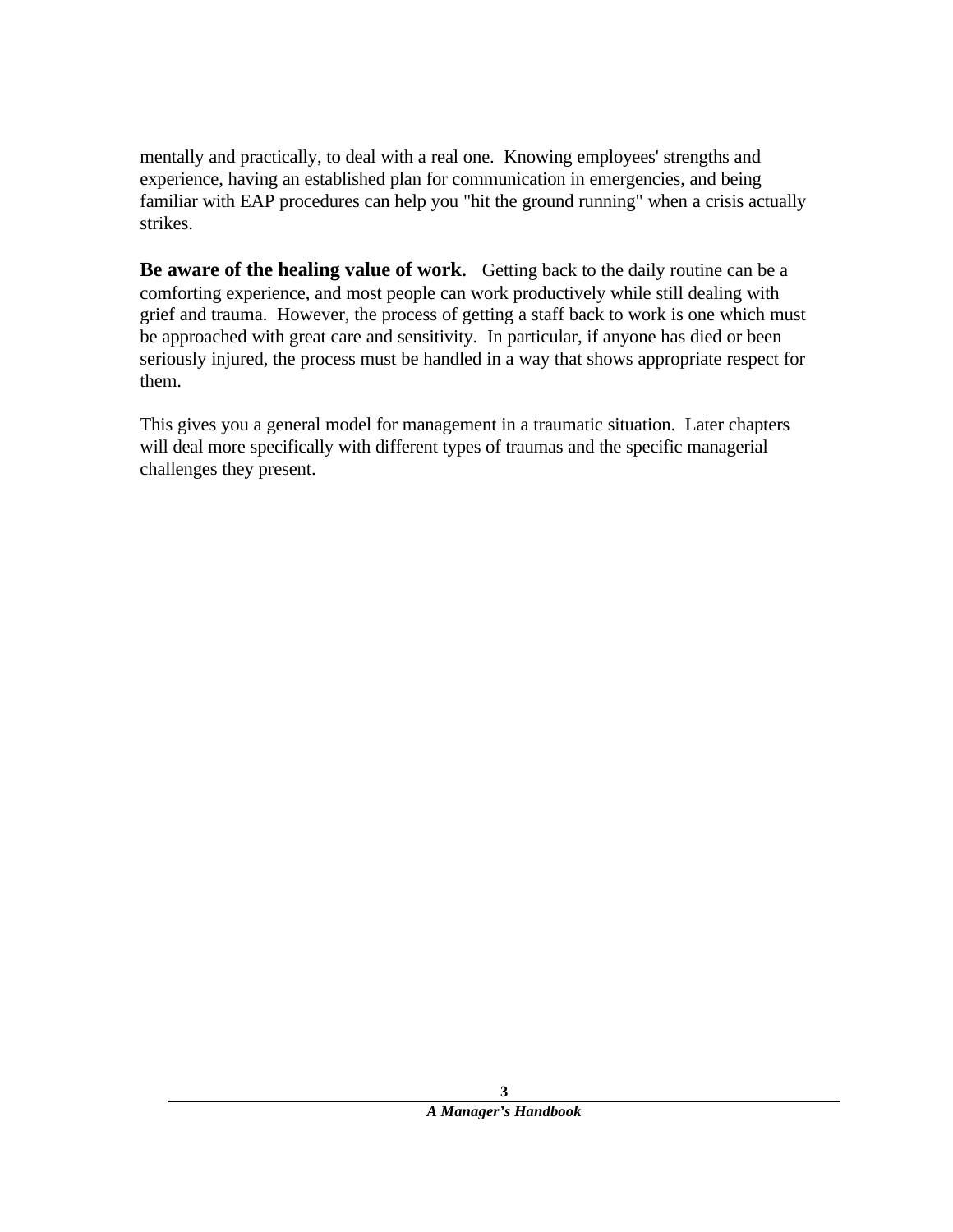# <span id="page-6-0"></span>**How to Listen to Someone Who Is Hurtin**g

Thenever people face bereavement, injury, or other kinds of trauma, they need to talk about it in order to heal. To talk, they need willing listeners. Unfortunately, many of us shrink from listening to people in pain. We may feel like we have enough troubles of our own, or be afraid of making matters worse by saying the wrong thing.

Sometimes we excuse ourselves by assuming that listening to people who are hurting is strictly a matter for professionals such as psychotherapists or members of the clergy. It is true that professional people can help in special ways, and provide the suffering individual with insights that most of us aren't able to offer. However, their assistance, although valuable, is no substitute for the caring interest of supervisors, co-workers, friends, and others from the person's normal daily life.

It is natural to feel reluctant or even afraid of facing another person's painful feelings. But it is important not to let this fear prevent us from doing what we can to help someone who is suffering.

Though each situation is unique, some guidelines can help make the process easier:

- The most important thing to do is simply to be there and listen and show you care.
- Find a private setting where you won't be overheard or interrupted. Arrange things so that there are no large objects, such as a desk, between you and the person.
- ! Keep your comments brief and simple so that you don't get the person off track.
- ! Ask questions which show your interest and encourage the person to keep talking, for example:

*"What happened next?"*

*"What was that like?"*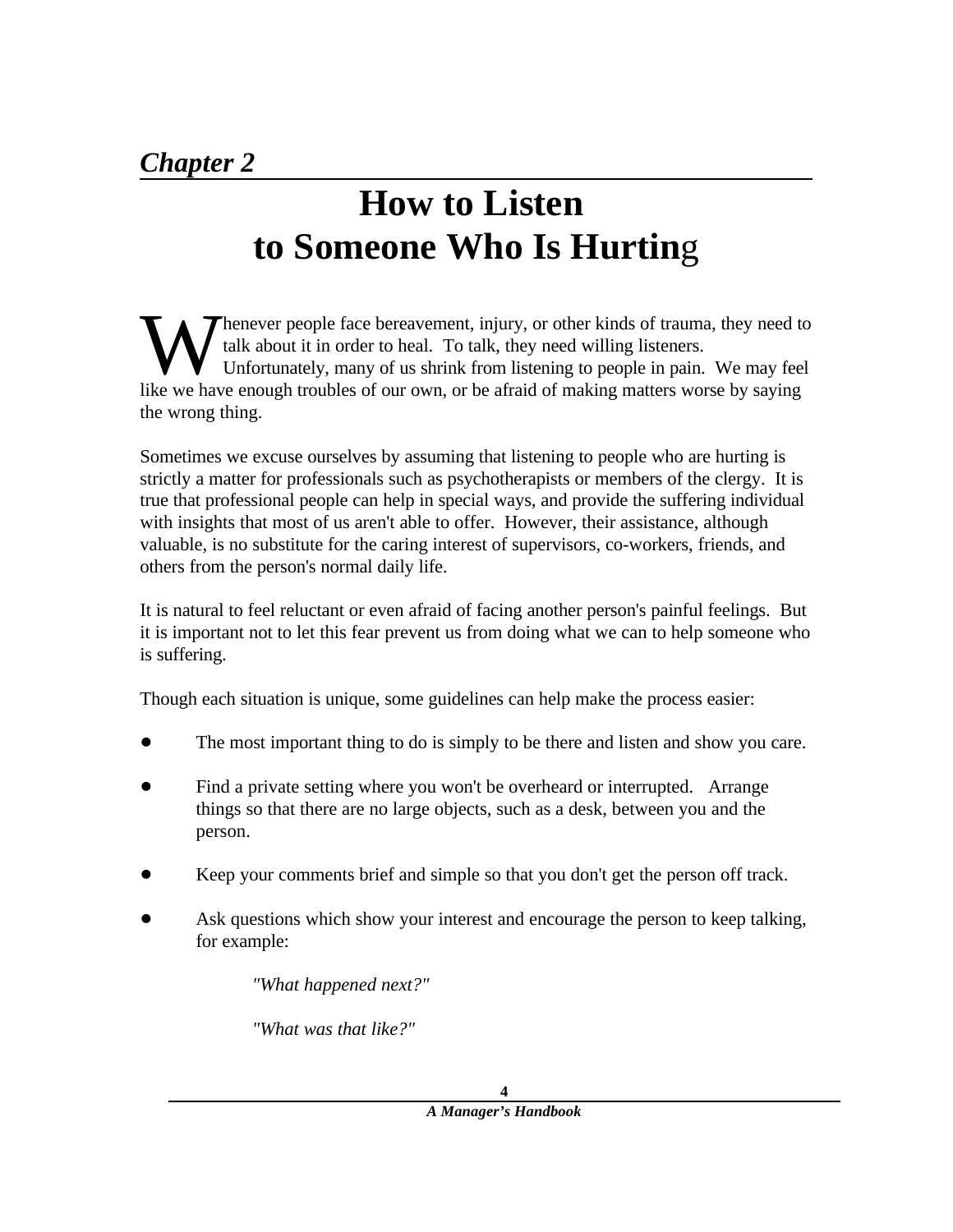! Give verbal and non-verbal messages of caring and support. Facial expressions and body posture go a long way toward showing your interest. Don't hesitate to interject your own feelings as appropriate, for example:

*"How terrible."*

*"I'm so sorry."*

- Let people know that it's OK to cry. Some people are embarrassed if they cry in front of others. Handing over a box of tissues in a matter-of-fact way can help show that tears are normal and appropriate. It's also OK if you get a bit teary yourself.
- Don't be distressed by differences in the way people respond. One person may react very calmly, while another expresses strong feelings. One person may have an immediate emotional response; another may be "numb" at first and respond emotionally later. Emotions are rarely simple; people who are suffering loss often feel anger along with grief. Unless you see signs of actual danger, simply accept the feelings as that person's natural response at the moment. If a person is usually rational and sensible, those qualities will return once their painful feelings are expressed.
- Don't offer unsolicited advice. People usually will ask for advice later if they need it; initially it just gets in the way of talking things out.
- ! Don't turn the conversation into a forum for your own experiences. If you have had a similar experience, you may want to mention that briefly when the moment seems right. But do not say, *"I know exactly how you feel,"* because everybody is different.
- It's natural to worry about saying the "wrong thing." The following is a brief but helpful list of three other things **not** to say to someone who is suffering:

### **DO NOT SAY:**

### **Anything critical of the person.**

*"You shouldn't take it so hard." "You're overreacting."*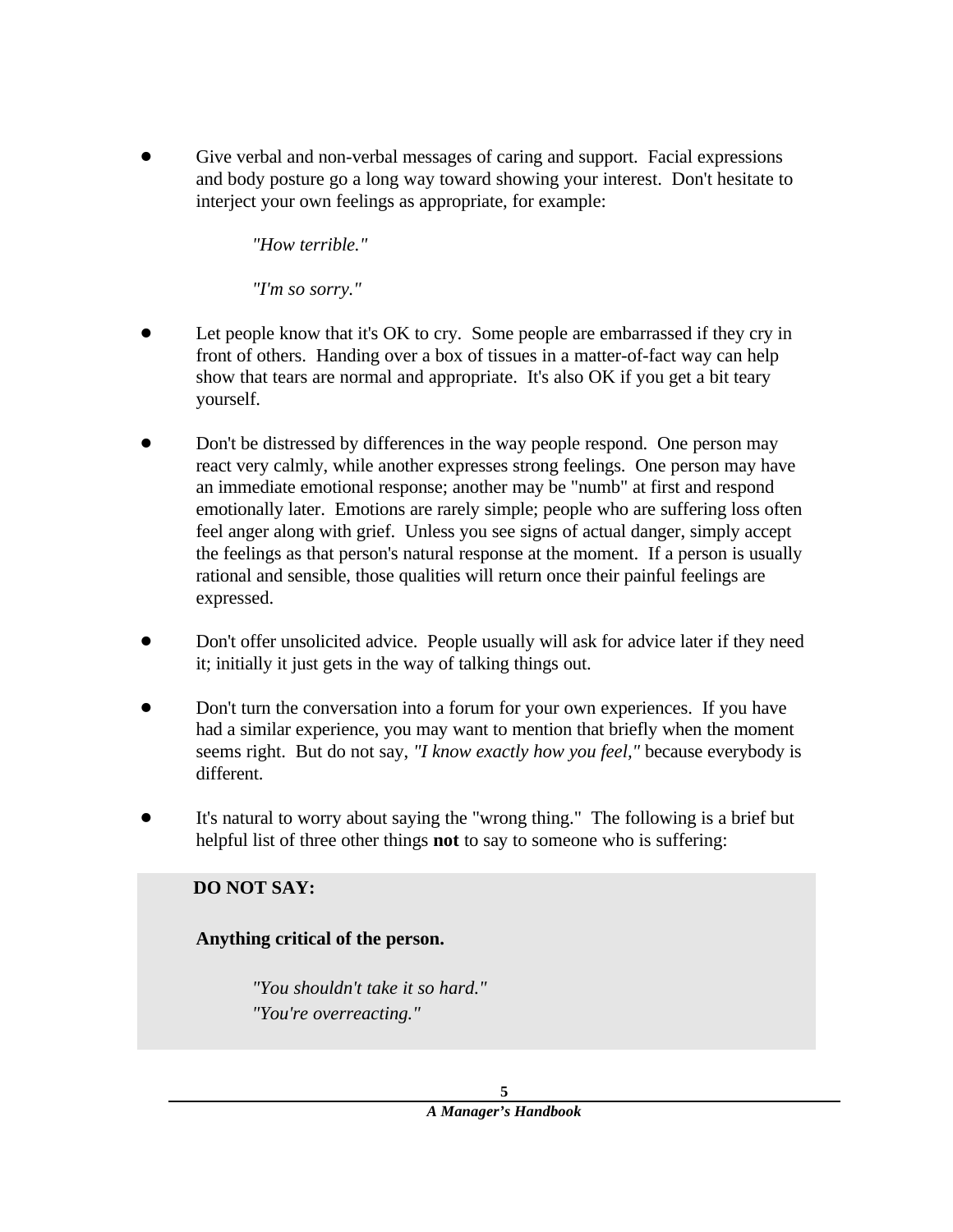#### **Anything which tries to minimize the person's pain.**

*"It could be a lot worse." "You're young; you'll get over it."*

#### **Anything which asks the person to disguise or reject his/her feelings.**

 *"You have to pull yourself together." "You need to be strong for your children's sake."*

These are helpful guidelines, but the most important thing is to be there and listen in a caring way. People will understand if you say something awkward in a difficult situation.

Once you have finished talking, it may be appropriate to offer simple forms of help. Check about basic things like eating and sleeping. Sharing a meal may help the person find an appetite. Giving a ride to someone too upset to drive may mean a lot. Ask what else you can do to be of assistance.

After you have talked to someone who is hurting, you may feel as if you have absorbed some of that person's pain. Take care of yourself by talking to a friend, taking a walk, or doing whatever helps restore your own spirits. Congratulate yourself on having had the courage to help someone in need when it wasn't easy.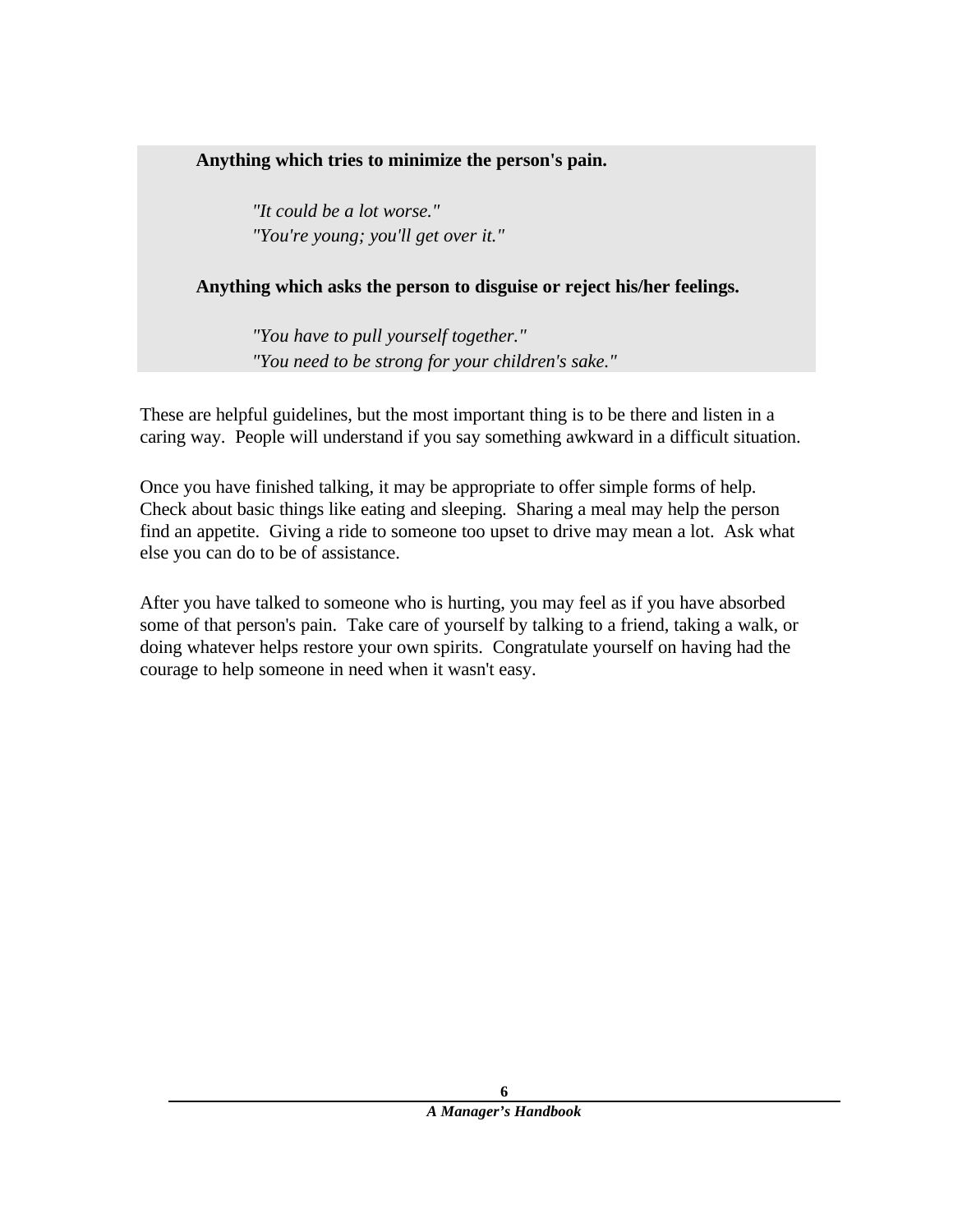# <span id="page-9-0"></span>**Recovering From the Death of a Co-worker**

The death of a co-worker is a painful experience under any circumstances, and all the more difficult if it is unexpected. Recovery of individuals and of your work group itself depends to a great extent on the effectiveness group itself depends to a great extent on the effectiveness of the grief leadership provided by you--the group's manager. Effective grief leadership guides members of the work group as they mourn and memorialize the dead, help their families, and return to effective performance of their duties. The following guidelines have proved helpful:

**Provide a private area were co-workers can mourn without public scrutiny.**  Initially, close friends and associates will feel shock and intense grief. If the loss is to be resolved, it is essential for all affected employees to spend time talking about the deceased person, sharing memories, and discussing the loss. This "grief work," which is essential for recovery, is intensely painful when done alone, but much less so when it can be shared with friends. Providing a private area where co-workers can talk together and shed tears without public scrutiny will ease this process.

**Share information**. Employees will feel a particularly strong need for information at this time. Managers can show their concern by making a concerned effort to get that information, and share it in a timely manner. *Until you get the information, simply admitting honestly that you don't know is more comforting to employees than not being told anything.*

**Contact employees who are temporarily away from the office.** Ordinarily, people in a small work group are aware of friendship patterns, and will take steps to ensure that those in particular need of comfort are given support. However, problems may occur if co-workers are on leave or travel. The manager and group members may need to reach out to those temporarily away from the office to make sure they don't get left out of the grieving process.

**Serve as a role model.** Managers need to serve as role models for appropriate grieving. If you show that you are actively grieving, but still able to function effectively, other employees will realize that they can also be sad without losing their ability to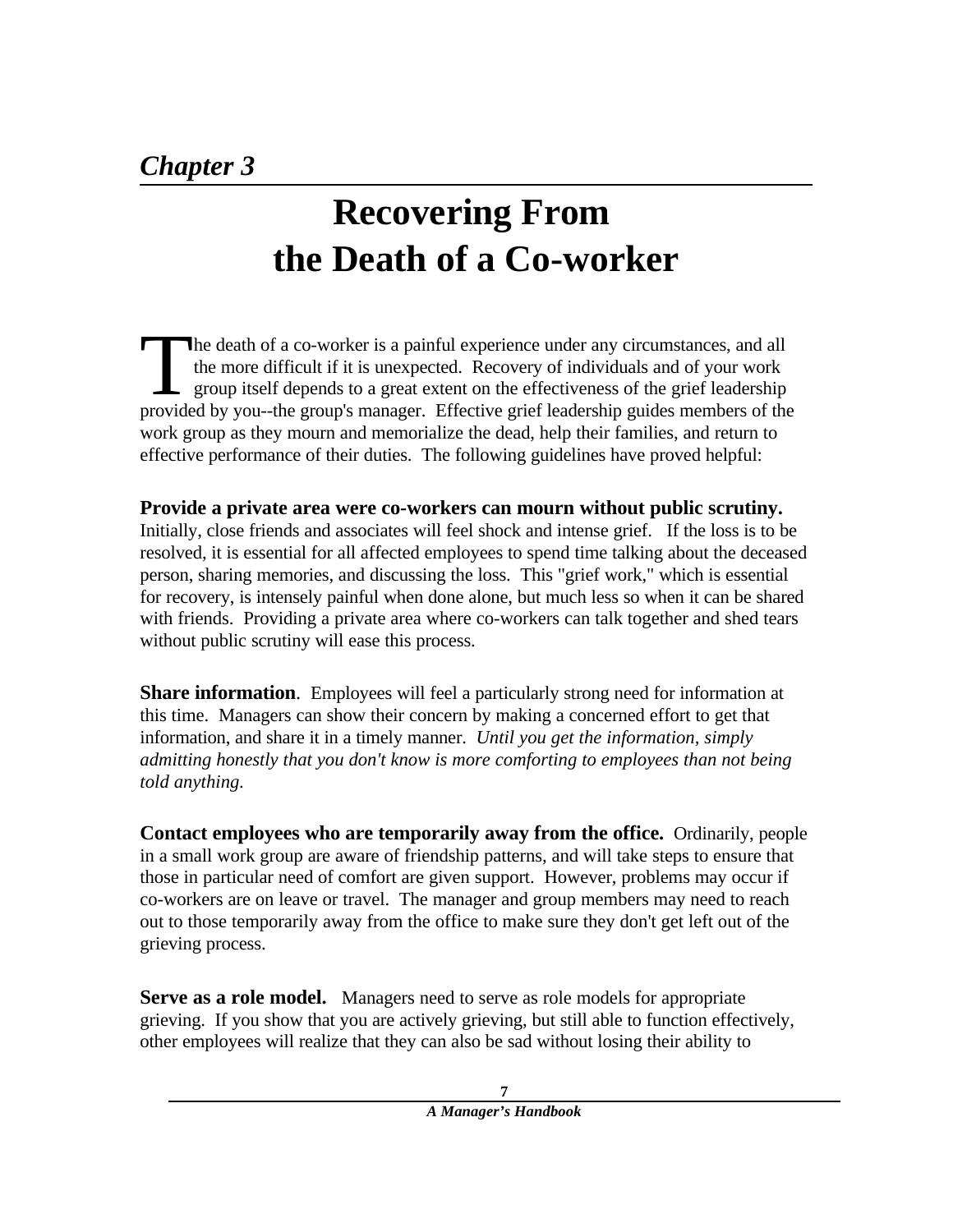perform their duties rationally. You should avoid hiding your own feelings, as this often leads employees to misperceive you as not caring.

**Consider offering a "debriefing."** Often, a cohesive work group can go through the grief process without help. However, if members do not know each other well, or for whatever reason have difficulty talking, a professional person may need to come in and facilitate a "debriefing," or meeting in which grief is discussed.

**Consider holding a memorial service, especially if co-workers cannot attend the funeral.** A memorial service can be very helpful and is often a turning point in restoring a work group to normal productivity. This is not to imply that the deceased is forgotten; rather people find after a point that they can continue to work while grieving. Consider the following points in planning a memorial service:

- The memorial service should honor the deceased and provide an opportunity to say goodbye. Unlike a funeral, a memorial is not a religious service, and should be suitable for employees of all faiths. Friends may speak about the qualities they admired in the deceased, the person's contributions to the work and the morale of the group. Poetry or music reminiscent of the deceased might be shared.
- The most common mistake in planning memorials is to plan them at too high a level. Senior officials may want to take charge, to show that they care, and to assure a polished product. This approach usually "backfires," for example, *"The managers don't care about Sam; they just want to put on a show for the executives."*
- ! Memorial services are most effective when the closest associates of the deceased are given key roles in planning and carrying them out. Including the "right" people, i.e., the best friends of the deceased, makes the service more comforting for everyone. If the best friends are too upset to speak, they can take non-verbal roles such as handing out programs.

**Reach out to family members.** Reaching out to the family of the deceased can be comforting for both employees and family members. Attending the funeral service, sending cards, visiting the bereaved family and offering various forms of help are all positive healing activities.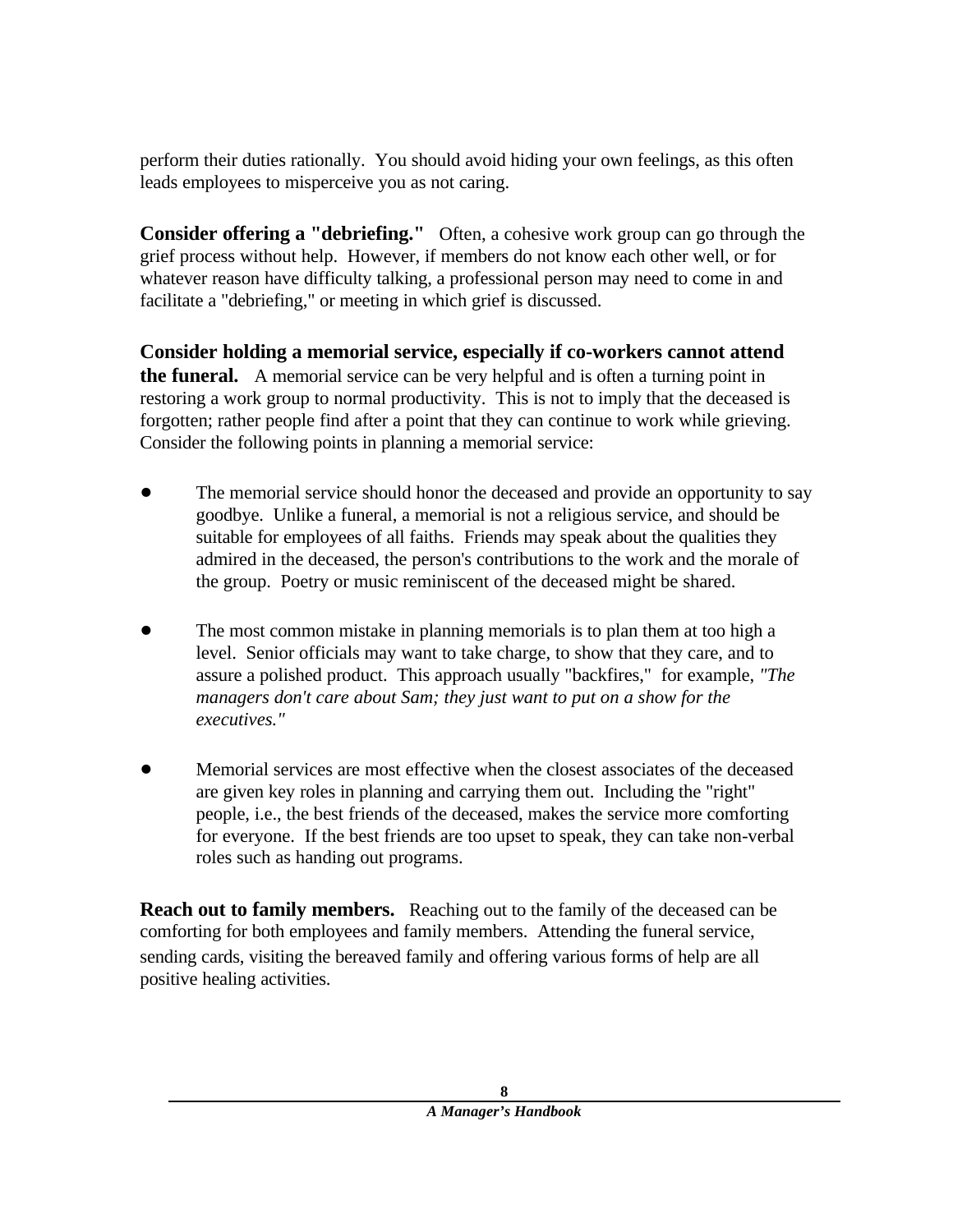**Support informal rituals.** Informal rituals in the office can ease healing. A group of friends might join together to clean out the deceased person's desk, or organize a campaign for contributions to an appropriate charity. Sometimes employees may want to leave a particular work station or piece of equipment unused for a time in memory of the deceased. If possible, this wish should be honored.

#### **Get back to the work routine in a way that shows respect for the deceased.**

Returning to the work routine can facilitate healing if the work group makes an effort to uphold values held by the deceased and strive toward goals that he/she particularly valued, for example, "*I want to show the customers I care, because Sam was such a caring person*."

#### **Don't treat a new employee like a "replacement" for the employee who died.**

It is important that new employees not be made to feel like "replacements" for employees who have died. Reorganizing responsibilities and moving furniture can help spare the new employee and others the painful experience of having somebody new at "Sam's desk" doing "Sam's job."

#### **Remind employees about the services of the Employee Assistance Program.**

Group members should be reminded that normal grieving can produce upsetting responses such as sleeplessness, diminished appetite, and intrusive thoughts of the deceased. Ordinarily, these will subside with time, particularly if the individual receives strong group support. However, some individuals may find these reactions especially troubling or long lasting, and may need to turn to the Employee Assistance Program for professional help in getting over the experience.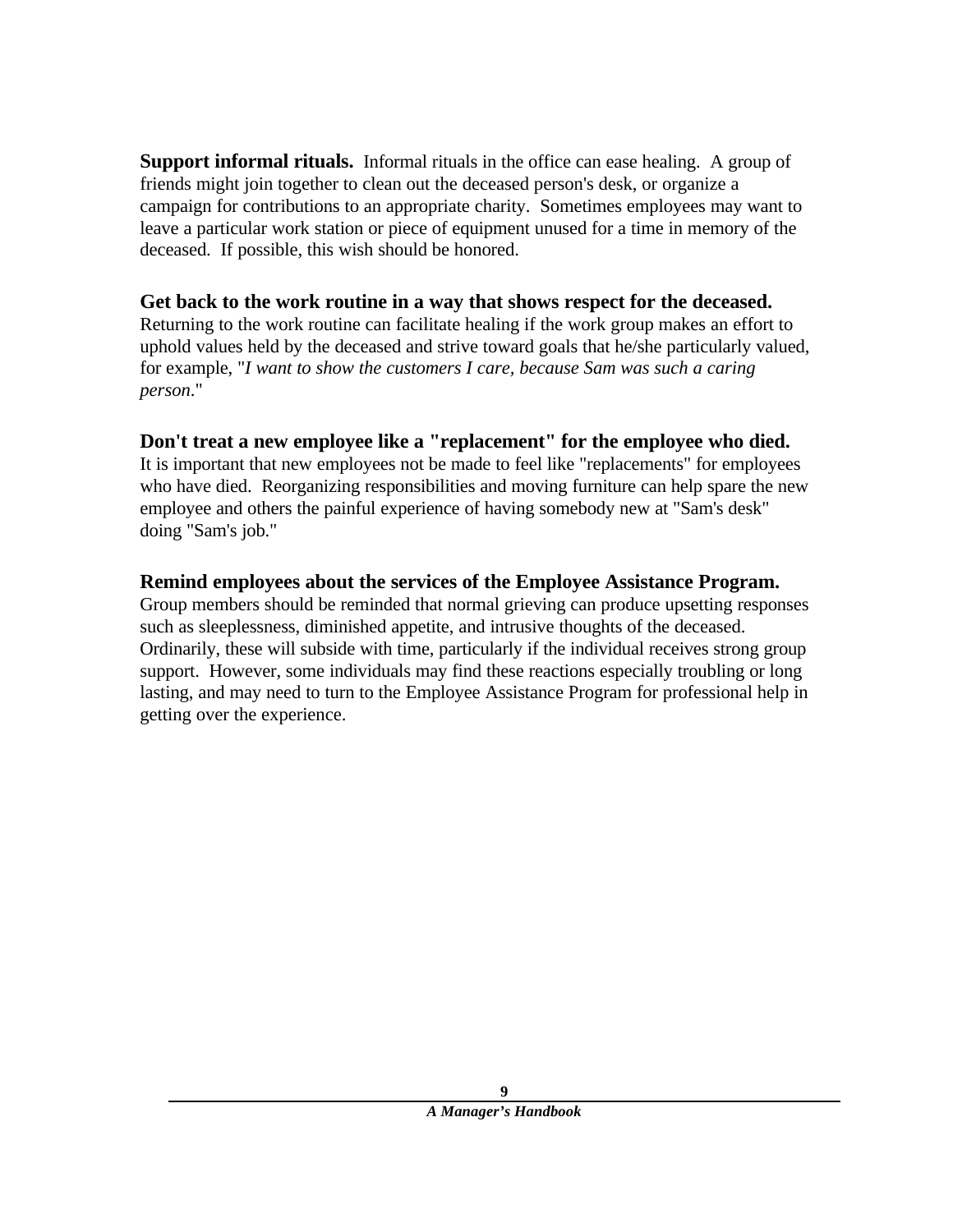# <span id="page-12-0"></span>**Supervising an Employee with Suicidal Concerns**

where is a significant cause of death among Americans, and government personnel are not exempt from the problem. Though there are differences in suicide rates based on such factors as age, gender, and ethnicity, a person from any background can commit suicide, or go through a period of seriously contemplating it.

People considering suicide often have been "worn down" by many stresses and problems. Actual or expected loss, especially a love relationship, is often a contributing factor. The suicidal person is frequently lonely and without a solid support system. Sometimes this is a long-term characteristic of the person; in other cases a geographic move, death, or a divorce may deprive an individual of personal ties that were formerly supportive.

Listen carefully to what your employees say--people thinking about suicide often give hints about their intentions. Talking about not being present in the future, giving away prized possessions, and making funeral plans are examples of possible hints of suicidal intent. If you hear such talk, question it, kindly but firmly. You won't make the situation worse by clarifying it, and an open conversation with you may be the person's first step toward getting well.

Be alert to changes in behavior. A deterioration in job performance, personal appearance, punctuality, or other habits can be a sign of many problems, including suicidal concerns.

### **If an employee admits thinking about suicide:**

You'll want to get your employee to professional help, and the way you do this is very important. The way you approach the issue can have an impact on the employee's willingness to receive professional help. Your respect and concern for the employee can contribute to the healing process.

! First offer your own personal concern and support. Let the person know you care--the employee is both a unique human being and a valued member of your team.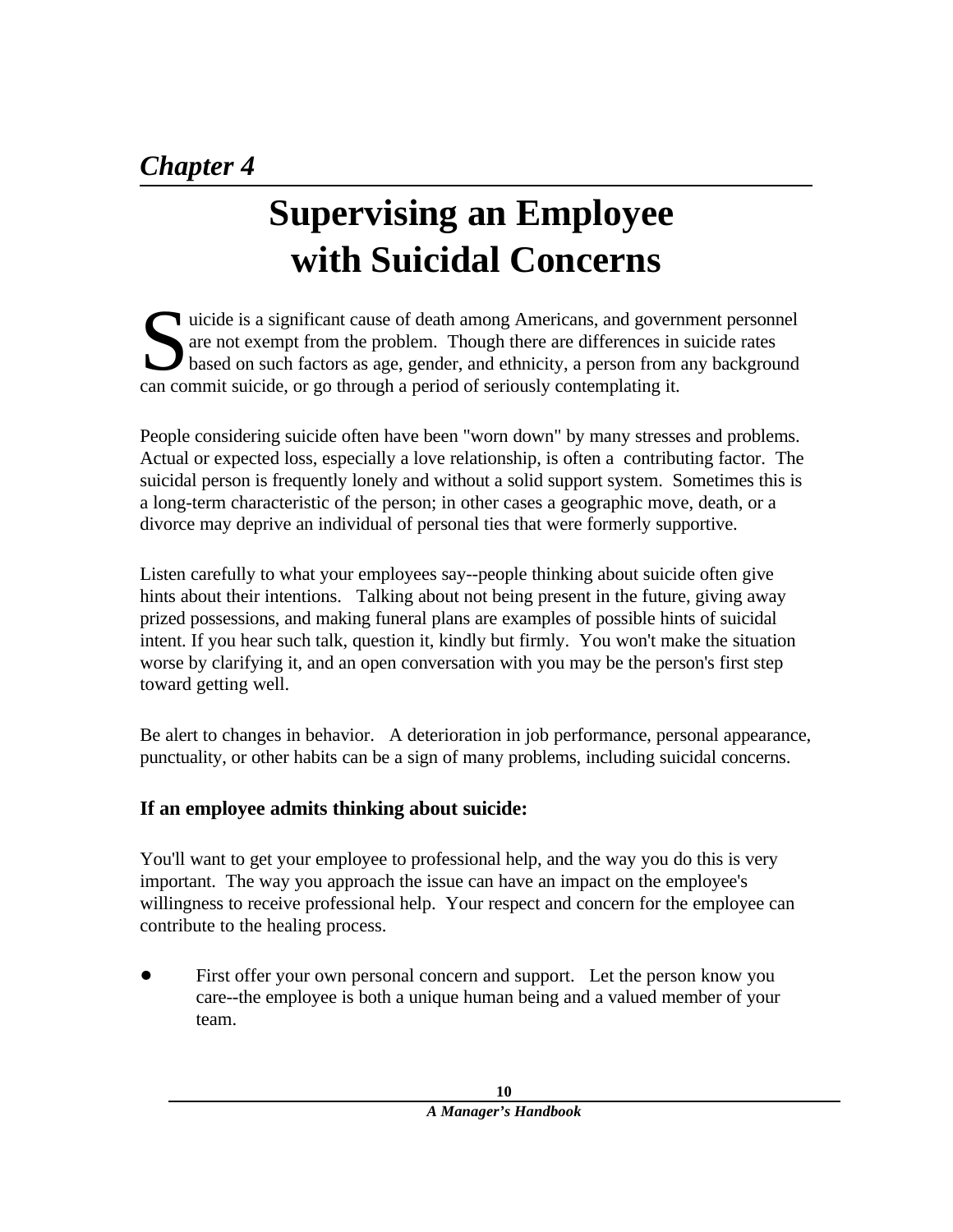- ! Show understanding of the employee's pain and despair, but offer hope that, with appropriate help, solutions can be found for the problems that are leading the person to feel so desperate.
- ! Ask whether any of the employee's problems are work related, and, if so, take initiative in attacking those problems. For example, the employee may feel improperly trained for key responsibilities, or may be having difficulties with leave or some similar issue without having made you aware of it. If you can act as an advocate in remedying some of these problems, you will help in three ways- removing one source of pain, showing concretely that someone cares, and offering hope that other problems can also be solved.
- ! Do not question the employee about personal problems, as the individual may wish to keep them out of the workplace, but listen with empathy if the employee chooses to share them.
- ! Do not offer advice, but acknowledge that the problems are real and painful.
- ! Protect the employee's privacy with regard to other employees. This will require thought and planning, as questions are sure to arise. When dealing with higher management, you need to think clearly about what they actually need to know, e.g., that the employee is temporarily working a reduced schedule on medical advice--as opposed to what they don't need to know, e.g., intimate personal information that the employee may have confided in you as the immediate supervisor.
- Without hovering over the employee, show your continued support and interest. Make it clear that the individual is an important part of the team, and plays a key role in mission accomplishment.

# **Get Help**

As a general rule, anyone feeling enough pain to be considering suicide should be referred to a mental health professional, at least for evaluation. Make it clear that you want the employee to get the best possible help, and that some types of assistance are outside your own area of competence.

Usually, the Employee Assistance Program (EAP) is the referral source for mental health assistance. If the employee consents, call the EAP yourself, emphasizing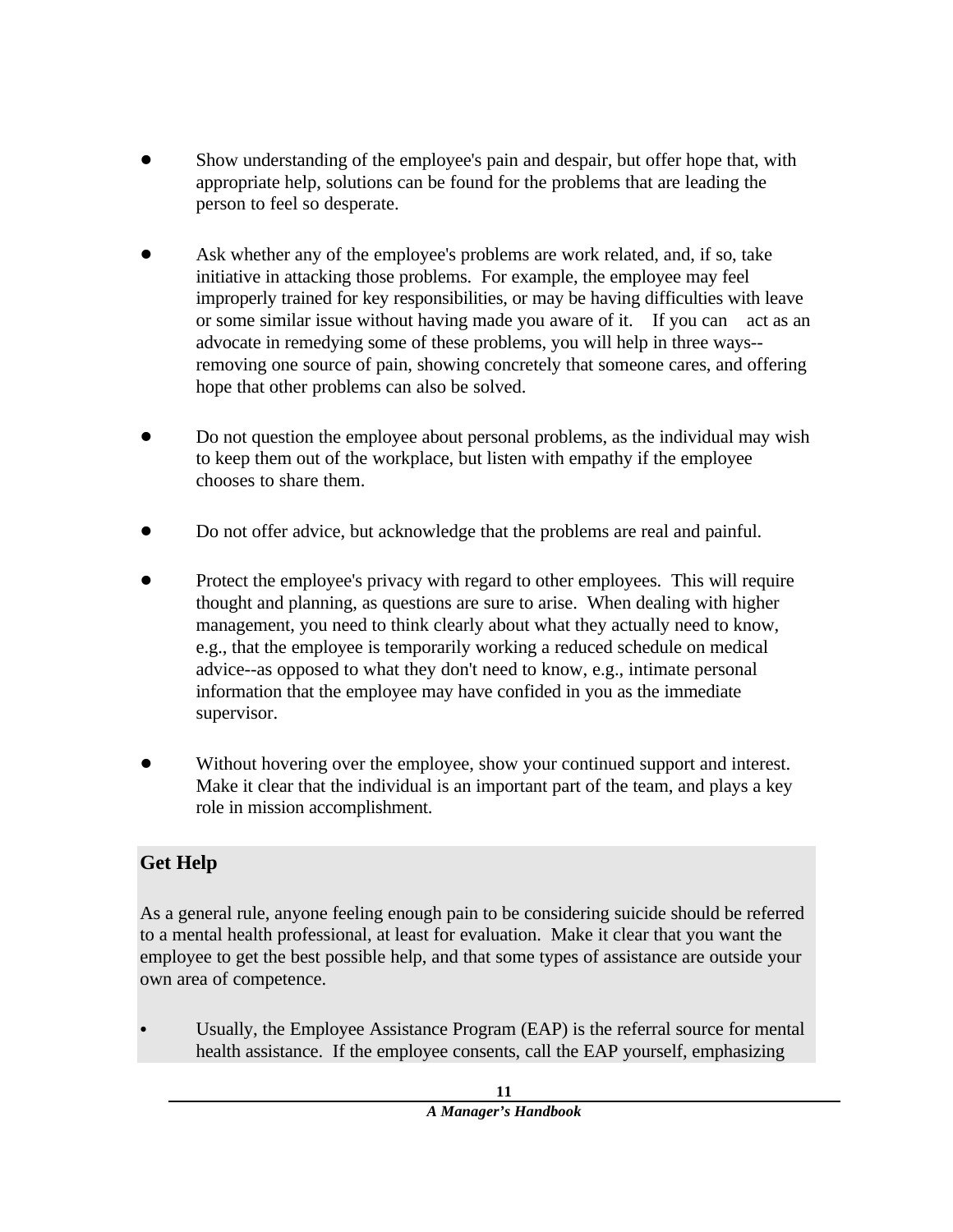that the situation is serious and needs timely attention.

If for some reason the EAP is not immediately available, turn to your community's Crisis Intervention or Suicide Prevention resource. These are normally listed with other emergency numbers in the telephone book, and available on a 24 hour basis.

## **Follow Up**

Once your employee is involved in a treatment program, try to stay in touch with the program. This does **not** mean that you should involve yourself with specific personal problems that the employee is discussing with a therapist. What you do need to know, however, is how you can work with the treatment program and not at cross purposes to it.

*Does the employee need to adjust work hours to participate in therapy?* 

*Has the employee been prescribed medications whose side effects could affect job performance?* 

*Should you challenge the employee as you normally do, or temporarily reassign the person to less demanding duties?*

This kind of communication will occur only if the employee permits it, since mental health professionals will not, for ethical reasons, release information without the employee's consent. If you make it clear to the employee and treatment team what your goals are--to support them, not to delve into the employee's private concerns--you will probably have no difficulty getting cooperation. A meeting involving you, the employee, and the counselor can be particularly helpful in clarifying relevant issues and assuring that your supervisory approach is consistent with the employee's treatment.

# **Take Care of Yourself**

Working with a suicidal person is highly stressful, and you should take positive steps to preserve your own mental health while you help your employee. You should not hesitate to get support for yourself, either from your own supervisor or from the EAP.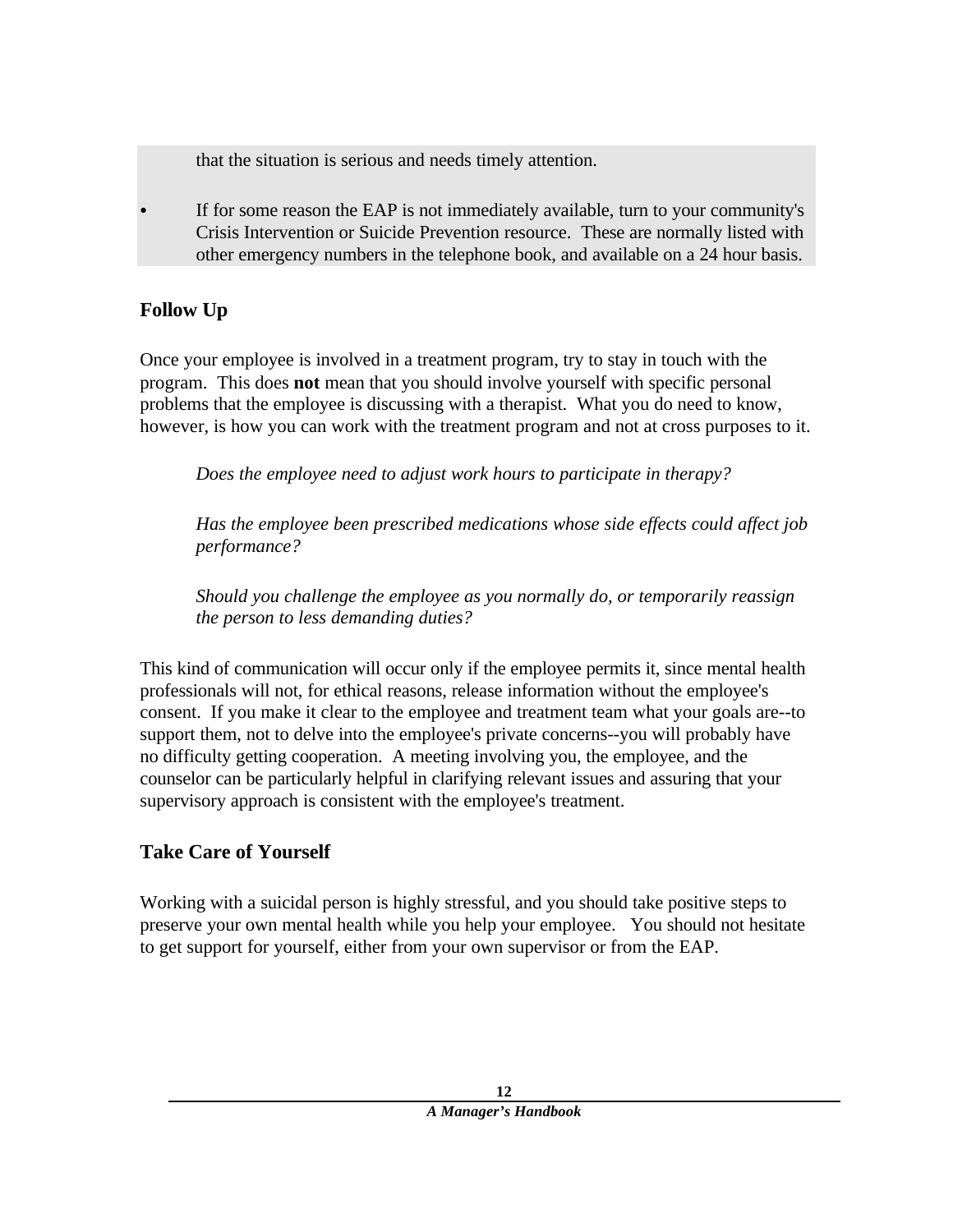# <span id="page-15-0"></span>**Helping an Employee Recover from an Assault**

eing assaulted on the job can lead not only to physical injury, but also to emotional distress. Recovery with return to job effectiveness requires not only the assistance of professional experts such as physicians and psychotherapists, but also the enlightened support of supervisors and co-workers.

The role of the immediate supervisor is especially important, because that person most powerfully represents the organization to the employee. The supervisor needs to convey personal concern for the employee as well as the concern of the organization, and a sense of the employee's unique importance to the work group and its mission. The following guidelines have proved helpful in these situations:

**If the employee is hospitalized, visit, send cards, and convey other expressions of concern.** It is important that the employee not feel abandoned. The nursing staff can advise you of the length and type of interaction most appropriate. If the person is quite ill, a very brief visit and a few words of concern may be enough. As recovery continues, sharing news from the office will help the person continue to feel a part of the organization.

**Encourage co-workers to show support.** At some point the employee will need to tell the story of the assault, probably more than once, and may find it easier to discuss this with co-workers who are familiar with the work setting and may have had similar experiences. Co-workers can help significantly by listening in a caring way, showing support and avoiding any second guessing of the situation. Being assaulted is not only physically painful; it can make the world feel like a cold, frightening place. Simple expressions of kindness from friends and co-workers--a visit, a card game, a funny book, a favorite magazine--can help the person regain a sense of safety.

**Help the employee's family.** If the employee has a family, they may need support as well. If the situation has received media attention, the family may need assistance in screening phone calls and mail. Other kinds of help, such as caring for children while a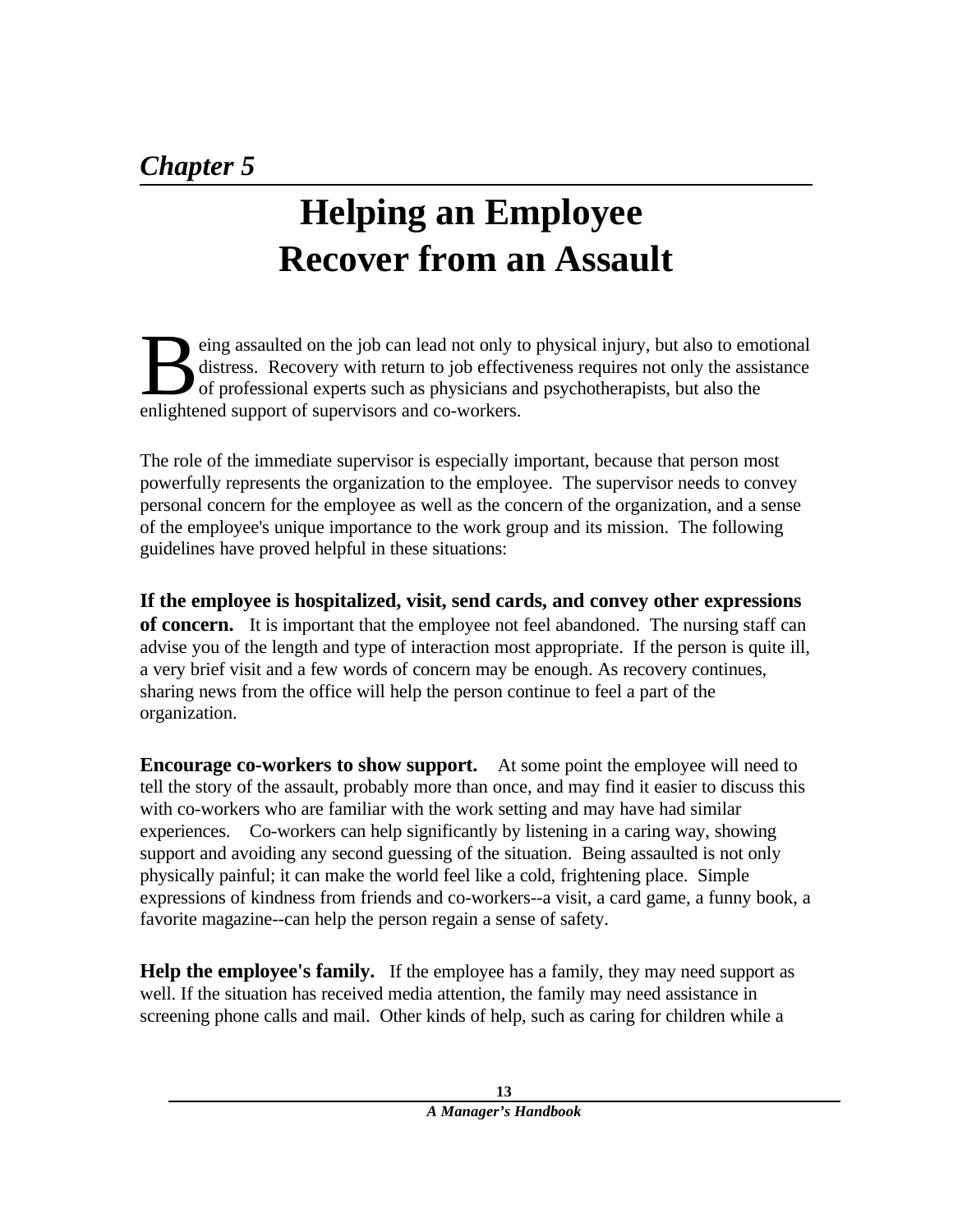spouse visits the hospital, can go a long way in showing that the work group cares for its members.

**Plan the employee's return to work**. The supervisor, employee, employee/labor relations specialist, and health care providers need to work together to plan the employee's return to work. Here are some important points to consider:

- ! There is truth in the old saying about "getting back on the horse that just threw you," and it can be helpful to get back to the crucial place or activity in a timely manner. The sooner the employee can return, the easier it will be to rejoin the group, and the employee will have missed out on less of the current information needed for effective job performance. However, it is important not to expose the employee to too much stress at once. A flexible approach, for example, part-time work, a different assignment at first, or assignment of a co-worker for support, can often help the employee overcome anxiety and recover self-confidence and may allow the employee to return to work sooner than would otherwise be possible.
- ! The employee's physical needs must be clarified with health care providers, e.g., the supervisor and employee should understand precisely what is meant by phrases such as "light work." If the employee looks different, from wearing a cast or having visible scars, it is helpful to prepare other employees for this in advance. Advance thought needs to be given to any new environmental needs the employee may have, such as wheelchair access or a place to lie down during the day.
- Working out a flexible plan for a recovering employee may take time and energy in the short run, but that effort will be repaid in the long run by retaining an experienced employee as an integral part of the work group.

**Offer counseling.** Counseling services should be offered through the Employee Assistance Program (EAP), and with the attitude that it is perfectly natural to use such professional resources in the aftermath of a traumatic experience. Supervisors and EAP personnel should work together to make the experience as convenient and nonbureaucratic as possible. However, individual preferences and differences should be respected. Some employees find that they can recover from the effects of the experience with the help of their friends, family, and co-workers. Others may not feel the need for counseling until weeks have passed and they realize that they are not recovering as well as they would like.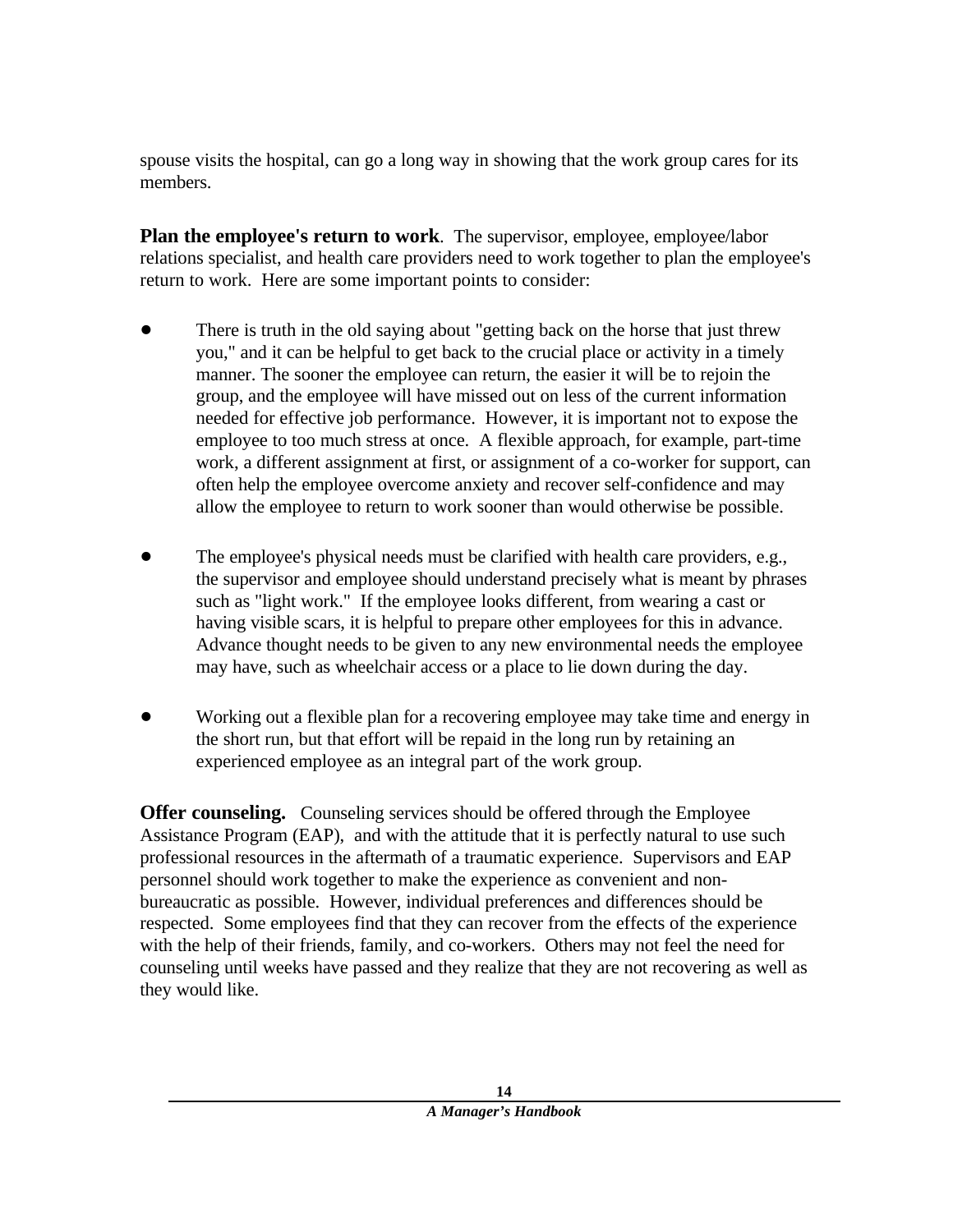**Make career counseling and other forms of assistance available if the employee decides to change jobs.** Even with excellent support, employees who have been assaulted sometimes feel, "It just isn't worth it*,*" and decide to transfer to a safer occupation. The employee should be encouraged not to make such an important decision in haste, but career counseling and other forms of assistance should be made available. Supervisors and co-workers who have tried to help the employee may need reassurance that their efforts contributed to the individual's recovery, and that the decision is not a rejection of them.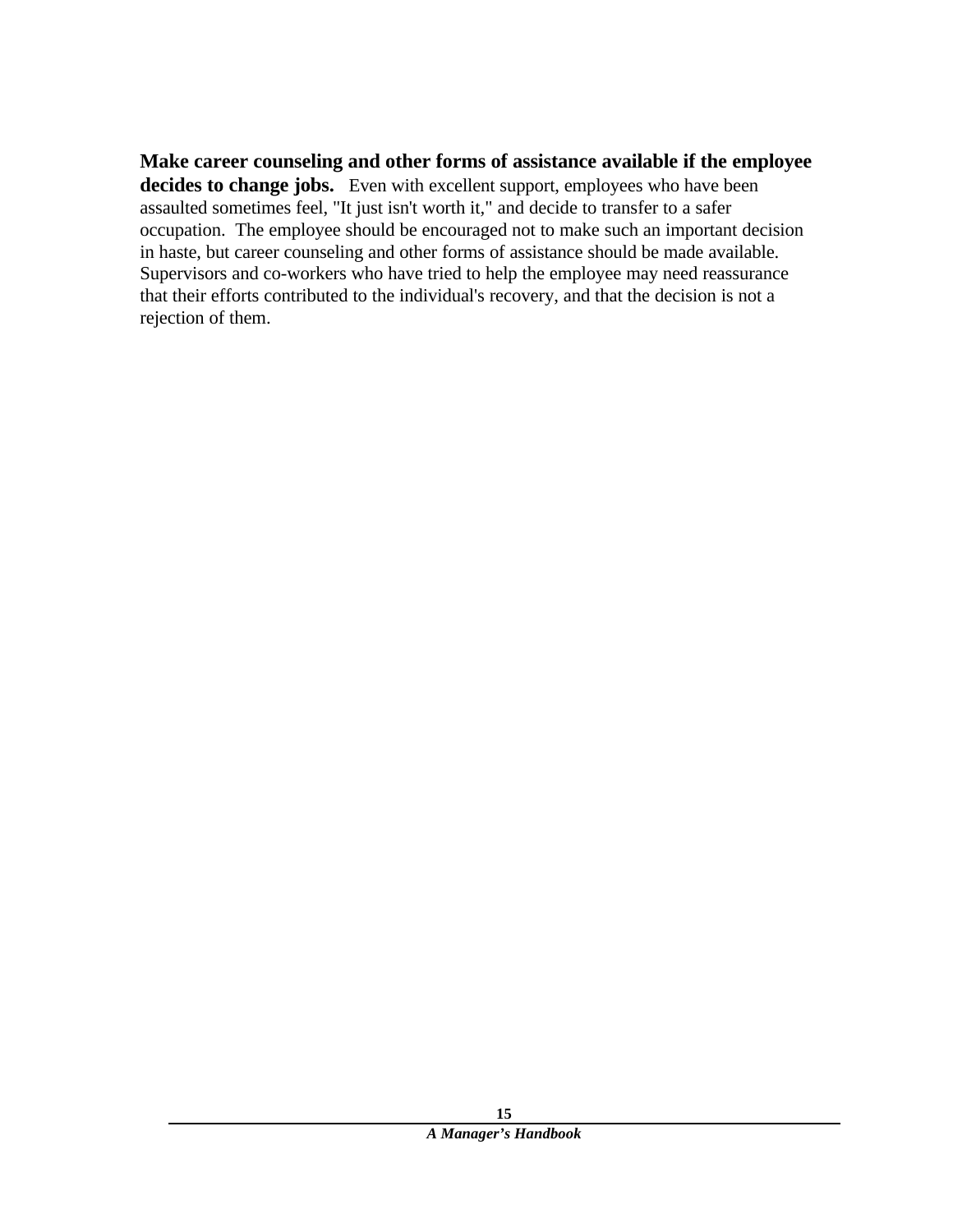# **Managing After a Disaster**

<span id="page-18-0"></span>disaster such as an earthquake or hurricane creates unusual challenges for<br>management. You and your staff may yourselves be suffering from its effects.<br>Emotional stress, physical injury, bereavement, loss of property, and Emotional stress, physical injury, bereavement, loss of property, and disruption of normal routines may limit the availability and energy of your work group. At the same time, the group may face new responsibilities - caring for its own members, and facilitating community recovery. Besides meeting customers' special needs for assistance following a disaster, agency personnel are often called on to support other Federal agencies in providing a wide range of community services.

Plan ahead. You and your work group should be familiar with any disaster plans that affect you, and should have your own plans, however informal, for how you might function in a disaster. Involving employees in planning helps give them a sense of empowerment, and can improve the quality of your plan by assuring that everyone's experience and skills are brought into play.

Despite the magnitude of the challenges, Federal Government agencies have a proud history of responding effectively to disasters. The following suggestions are general principles that can help you structure your disaster response (they are no substitute for a comprehensive disaster plan):

**Take care of your own people first.** You need to locate your staff and assure that they and their families have necessary medical care, housing, food, and other necessities before they can be effective in serving the public.

- ! Consider setting up a relief center. Particularly if traditional disaster relief agencies are slow to mobilize, you may need to set up a relief center for your own employees, and provide food and other essential items to those in need. If necessary, assign a group of employees, preferably volunteers, to internal disaster relief, and relieve them temporarily of other duties. Their tasks might include staffing the relief center, taking inventory of unmet needs of affected employees, and locating resources to fit the needs.
- ! Consider compiling resource information. Those most affected by the disaster are least likely to have functioning telephones, and may not be able to call around to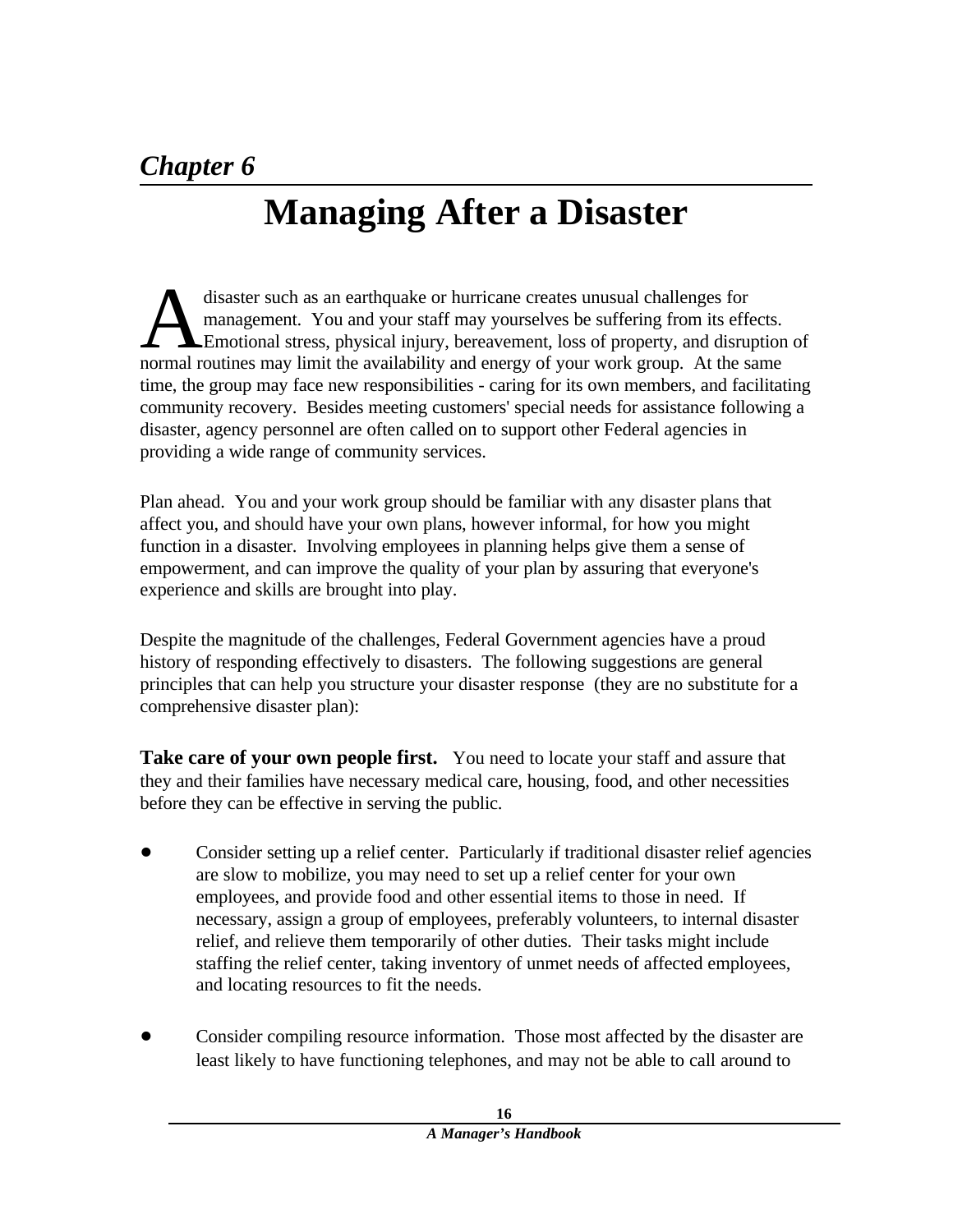locate a new apartment, a child care provider, a rental truck, a place to board the dog, or any of the many goods and services they need to begin normalizing their lives. Compiling information in a booklet or card file can be very helpful, and can result in a document that is helpful to the public as well as employees.

### **Modify office rules and procedures that are counterproductive after a disaster.**

Dress codes, rules about children in the office, and restrictions on using telephones for personal business, for example, may need to be temporarily adjusted in the post-disaster period. Agencies have the authority to grant administrative leave to employees who need time off to normalize their home and family situations.

**Work cooperatively with employee unions.** Disaster situations encourage labormanagement cooperation, regardless of what the labor relations climate has been in the past. Labor and management share a deep concern for employees' well being and recovery; working together in an informal way can lead to more effective, flexible responses to employee needs.

**Take steps to prevent accidents and illness**. Much of the human suffering associated with a disaster happens after the event itself, and can be prevented through good management. It is particularly important to prevent the overwork and exhaustion that tend to occur as people throw themselves into disaster recovery operations. Postdisaster environments are often less safe and sanitary than normal ones, so that people living and working in them need to exercise special care. Exhaustion can lower resistance to disease, decrease alertness, impair judgment, and make people less careful about health precautions and more vulnerable to accidents. There are several strategies for assuring that people do not exhaust themselves:

- ! After an initial crisis period, during which overwork may be necessary, develop procedures to assure that employees do not work too many hours without rest.
- ! Be sure to provide adequate staffing for all new responsibilities created after the disaster, such as internal relief operations.
- Set limits on work hours, if necessary, and train managers to monitor their subordinates and check for signs of exhaustion.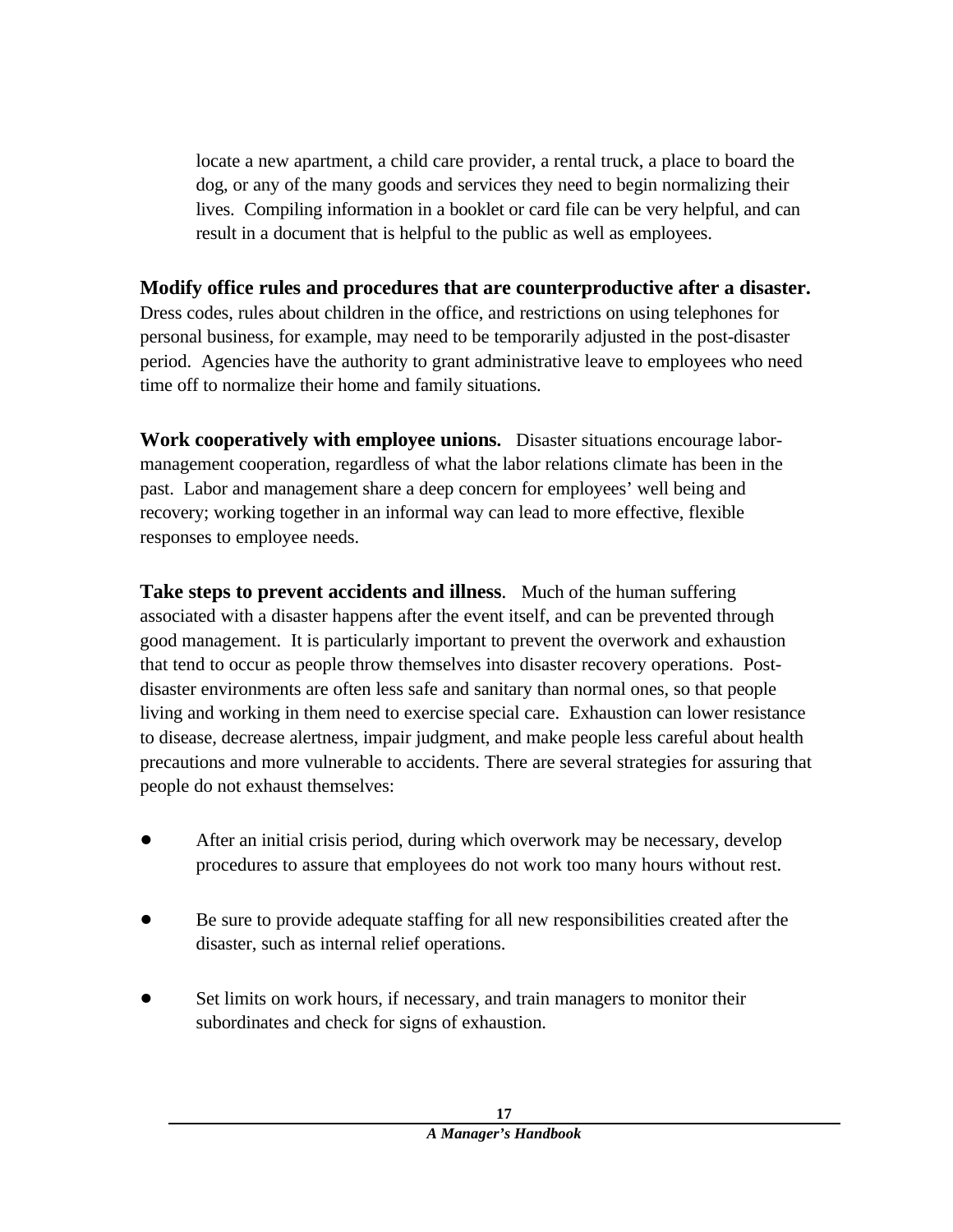- Since leaders are especially prone to overwork, monitor each other and set a positive example for subordinates.
- Take care to assure that no employee has an essential task that no one else knows how to do, or that person will surely be overworked.

**Communicate clear priorities for work**. Since some normal operations may be suspended and new ones undertaken, this must be done carefully and consistently.

Understanding priorities will not only help prevent overwork, but will also empower employees to make decisions about how to use their time most appropriately.

### **Provide opportunities for employees to talk about their stressful experiences**.

To recover from severe stress, people need to talk about what they have gone through, and to compare their reactions with those of others. Consider the following suggestions:

- ! Provide a group meeting organized by an Employee Assistance Program (EAP) counselor or other mental health professional.
- Remind employees of procedures for scheduling individual EAP appointments, since some employees may need more personal assistance in resolving problems arising from the disaster.
- ! Offer opportunities for employees to share their experiences informally, for example, by providing a break area with coffee or other refreshments.

### **Special considerations when employees are detailed out to other agencies**

- It is important that detailed employees remain in contact with their own organization.
- ! They should, whenever possible, be deployed in small groups, so each employee will have a few familiar people to turn to for support.
- ! Visits by agency managers can be very helpful in conveying information and boosting morale.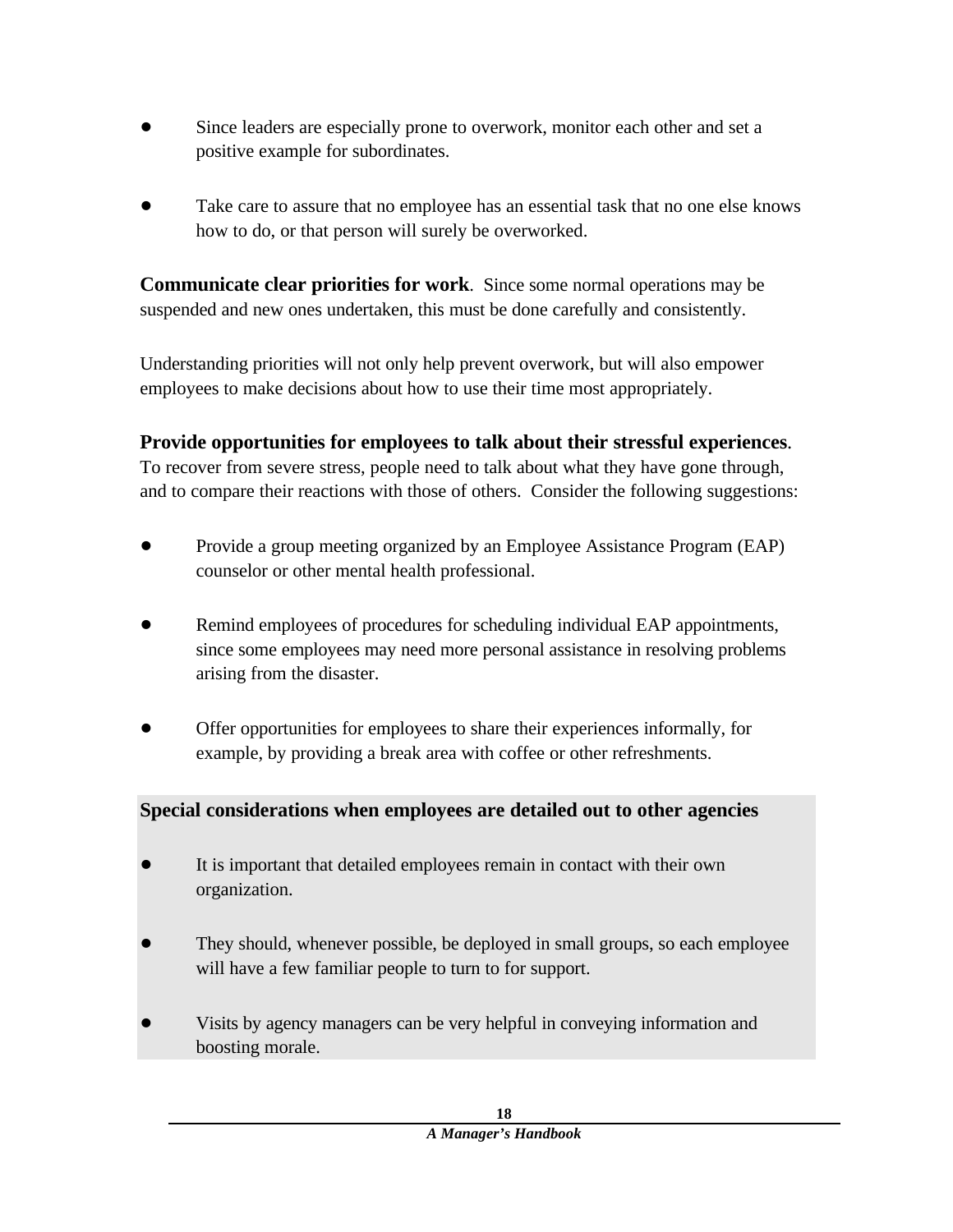- ! Informal newsletters can be a valuable source of information.
- ! Information can reduce the detailed employees' stress from worrying about coworkers, while reassuring them that they are still a valued part of their own organization.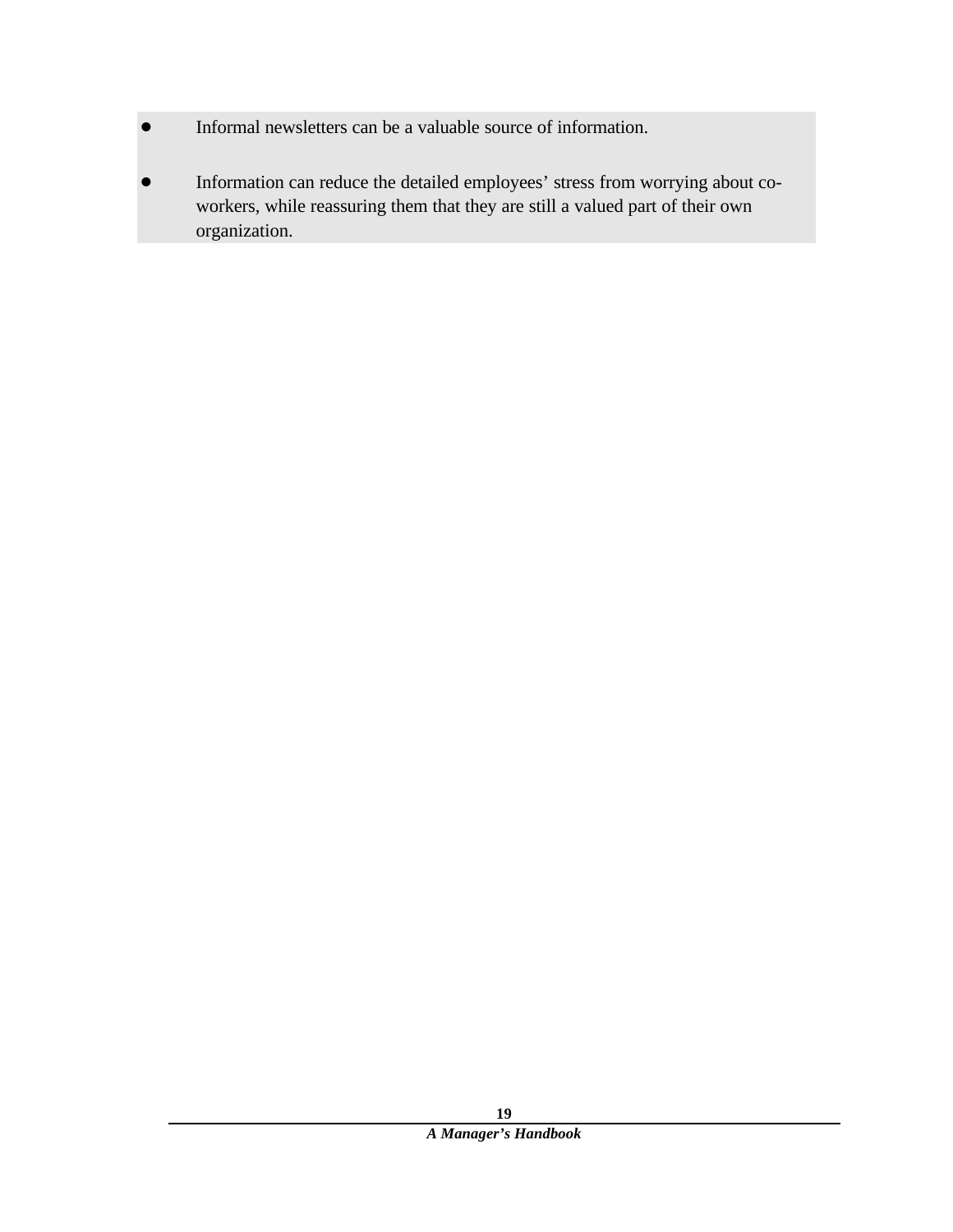# <span id="page-22-0"></span>**Managing When the Stress Doesn't Go Away**

reviously chapters have focused mainly on traumatic events that overwhelm us with their suddenness. An employee is assaulted, or a tornado rips through an office. We are shocked and shaken by the enormity of the event and We are shocked and shaken by the enormity of the event and its unexpected nature.

Sometimes, though, long term stress can assume traumatic proportions. Carl Dudley and Melvin Schoonover, researchers who interviewed clergy members in South Florida about six months after Hurricane Andrew, report, "They all agreed that surviving the storm was easy compared with surviving afterward." According to one pastor, "Stress-related deaths continue to haunt our congregation long after the storm....some people simply cannot get their lives together in this constant uncertainty."

In recent years, Federal Government employees in several parts of the country have had to cope with rebuilding their homes and lives after a disaster while taking on new roles and responsibilities to help the community's recovery. Disasters are not the only source of long term stress that our employees may face. Threats of violence, whether from individuals outside the agency or from fellow employees, can lead to severe stress situations which go on for weeks, and affect many people. Harassment campaigns directed against employees can be nerve-wracking even when there is no apparent physical danger. The prospect of losing a group member to a slowly debilitating illness can produce a long period of stress for everyone involved. Organizational change can produce severe stress if employees feel uncertain and worried for long periods.

Getting the job done and taking care of employees under conditions of severe, long lasting stress can be one of the most difficult challenges a manager may face. It's not easy to take charge, develop innovative approaches, and be sensitive to the needs of others when you're at least as uncomfortable as your subordinates. There are, however, some management approaches that have proved helpful in these situations:

**Take concrete steps to see that everything possible is being done to lessen the sources of stress.** If danger is a problem, call the right law enforcement function immediately, and get all the advice and concrete support you can for them. If employees are overwhelmed by competing demands in the aftermath of a large scale emergency, set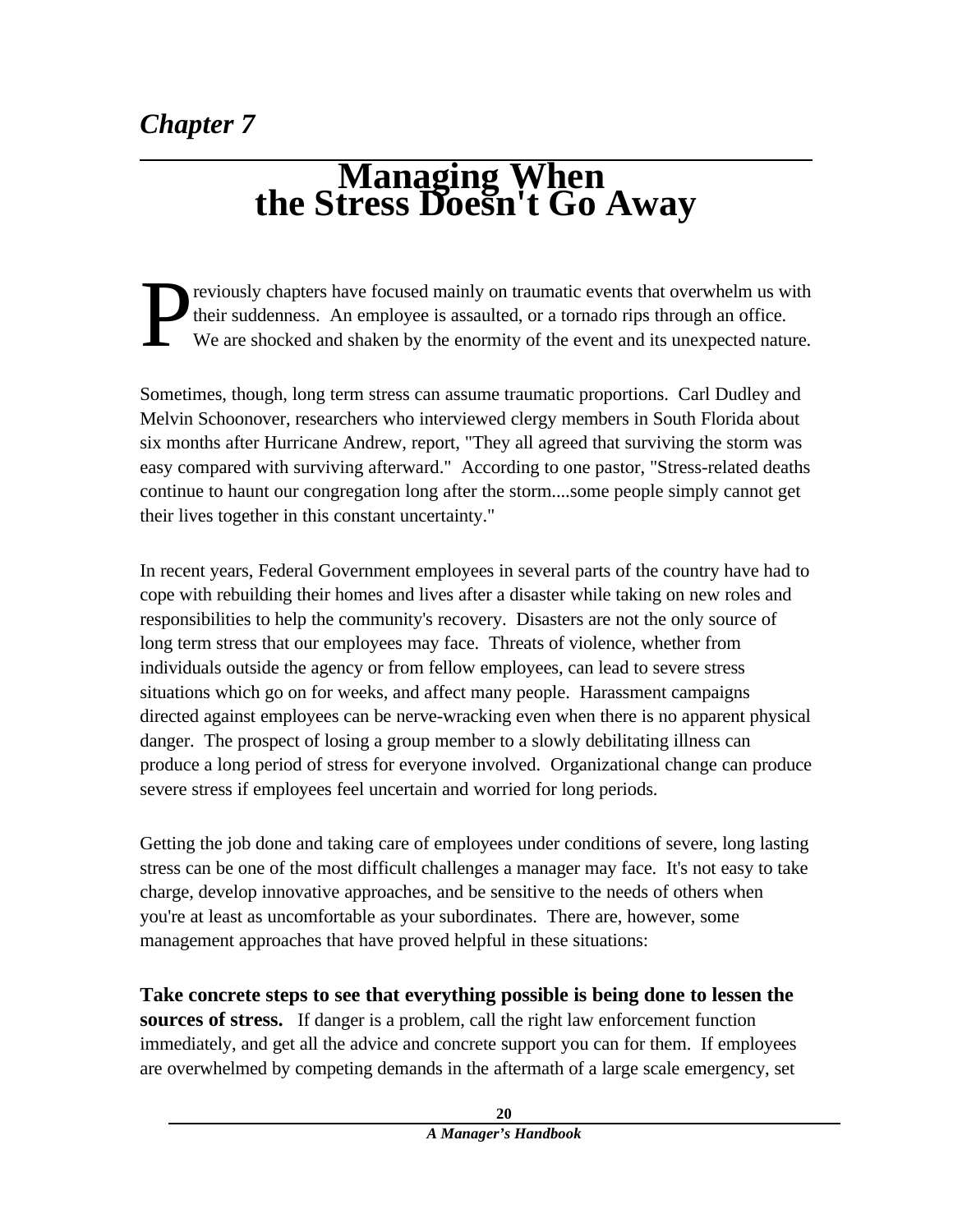clear priorities and make sure they are consistently followed. You probably can't "fix" the entire situation, but you can improve it. Your employees will feel better if they know you are working on their behalf.

**Keep open lines of communication with your employees.** This is always important, but even more so when everyone is under long term stress. In most stressful situations, one source of anxiety is a sense of being out of control. Your employees will feel better if they have up-to-date information and permission to approach you with their questions. Depending on circumstances, you may want to adopt new communications strategies, such as having frequent meetings, publishing an informal newsletter, and keeping an updated notice board in a central place. As you consider your communication strategy, don't forget your employee unions. Like you, union leaders are concerned with getting information to employees, and this may be an excellent opportunity for labor-management coooperation. Consider that--

- ! Employees will have a greater sense of control if you are careful to listen to them with an open mind before making decisions that affect them. Even if your decision turns out not to be the one they would have wished for, they will feel less powerless if they believe that their ideas and preferences were given serious consideration.
- ! Communicating with employees may be difficult for you if your own tendency, when under stress, is to withdraw from other people, or to become less flexible than you normally are. Both are common stress reactions, and can interfere with your leadership if you don't monitor yourself.

**Encourage teamwork and cooperation.** Under long term stress, there is no substitute for a supportive, caring work group. Employees will find the situation, whatever it is, less painful if they are surrounded by co-workers who care about them, and will listen if they need to talk, or lend a hand if they need help. A group accustomed to teamwork rather than internal competition will usually be able to cover for members who are temporarily unable to function at 100% effectiveness.

Ideally, your group has always been strong and cohesive. If not, do what you can to help it pull together under stress. Encourage and validate teamwork and cooperation. Avoid any appearance of favoritism and make it clear that there is opportunity for everyone to achieve and receive recognition.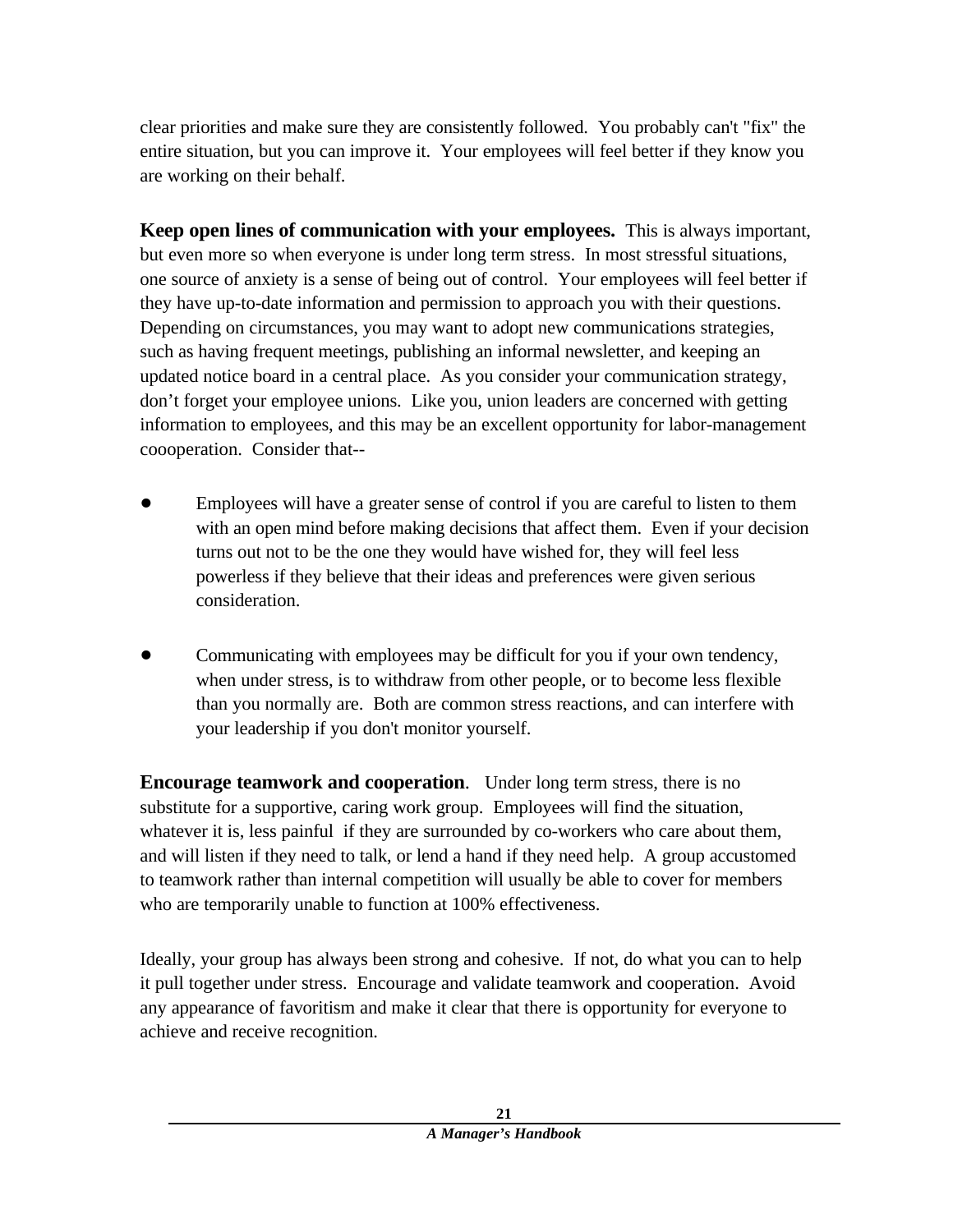**Set clear work standards.** Doing good work is always essential, but even more so in times of high stress, since success can bolster self esteem and group morale. Keep your standards high, but allow as much flexibility as possible in how the work gets done. If you set clear standards, but give employees some freedom in working out ways to meet them, they will probably be able to develop approaches that fit the contingencies of the stress situation. Check on how much flexibility you have with regard to such conditions as work hours, administrative leave, alternate work sites, etc. It's natural to assume that the way we have always done things is the only way, but you and your employees may have options that you haven't considered.

**Make it clear that this is a difficult period, and it's OK to share feelings of anxiety, fatigue, or frustration.** If you set the example by letting people know you can do a good job even though you are not feeling your best, you can set a positive example. Define the situation in a way that emphasizes the strength of the group while acknowledging the challenges it faces. The tone should not be, "Poor us," but rather, "This is hard, but we're going to hang together and get through it."

**Acknowledge the value of professional counseling, and encourage your employees to get whatever help they need.** Long term stress can wear down the coping resources of the strongest person, and it makes sense to get extra support in order to preserve mental and physical health. One strategy is to bring in an Employee Assistance Program (EAP) counselor to talk to the group about stress management. Besides learning from the presentation, your employees will develop a personal contact which can make it easier to turn to the EAP if they need it.

**Don't underestimate the impact of stress on you as an individual.** Attend to your own stress management program, and use your resources for professional consultation and counseling. You will find it easier to take care of your work group if you also take care of yourself.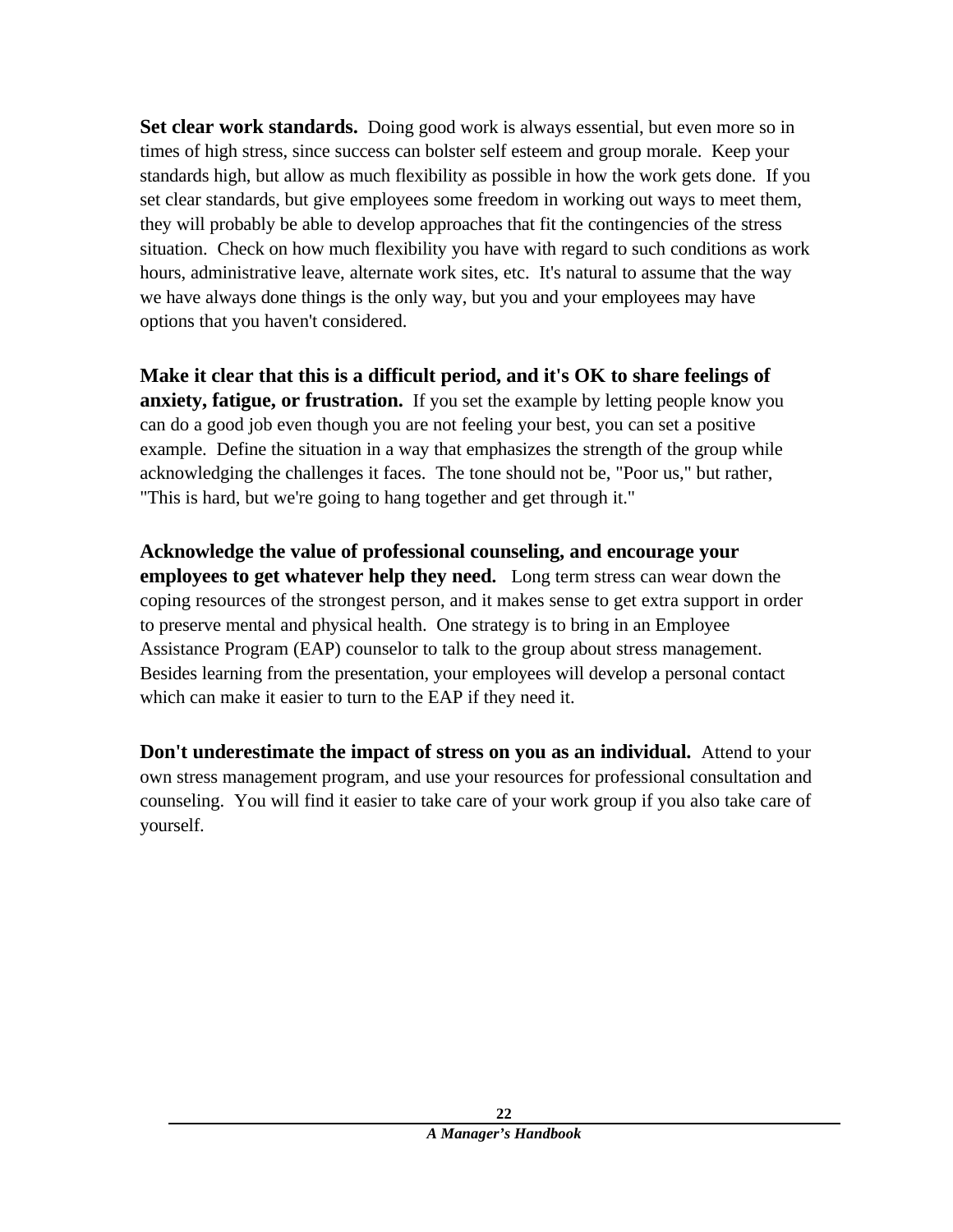# <span id="page-25-0"></span> **Workplace Violence: Stopping It Before It Starts**

**i** vou're like most people, you don't even want to think about it. What is at issue here is not danger from the general public, but rather the more painful possibility that our co-workers or people close to them could be here is not danger from the general public, but rather the more painful possibility that our co-workers or people close to them could be a threat to others.

Workplace violence is rare, and it would be a mistake to become overly fearful. But everyone needs to know something about it, and to keep that knowledge at the back of their minds, "just in case." What follows in this chapter is a summary of what you need to know.

This problem needs to be approached at three levels: prevention, early identification of threats, and appropriate response to threats. This is not as complicated as it sounds. What you need to do requires basic management skills plus a willingness to turn to professional resources in a timely manner.

## **Prevention**

When you look at what the experts have to say about preventing violence, their message boils down to what could be called simply "good leadership." The same approaches that create a healthy, productive workplace can also help to prevent crisis situations. There can't be too much attention to leadership basics, like keeping in touch with employees, making sure they have the skills and tools they need, helping them with obstacles, and showing concern and fairness to each one.

Careful observance of personnel practices is a part of good leadership. If you set clear standards, note employee problems promptly, and use the probationary period, performance counseling, discipline, and other management tools conscientiously, your intervention can keep difficult situations from turning into major problems.

The experts also recommend programs to foster effective communication in the workplace and help employees resolve stressful issues at work or at home. Federal Government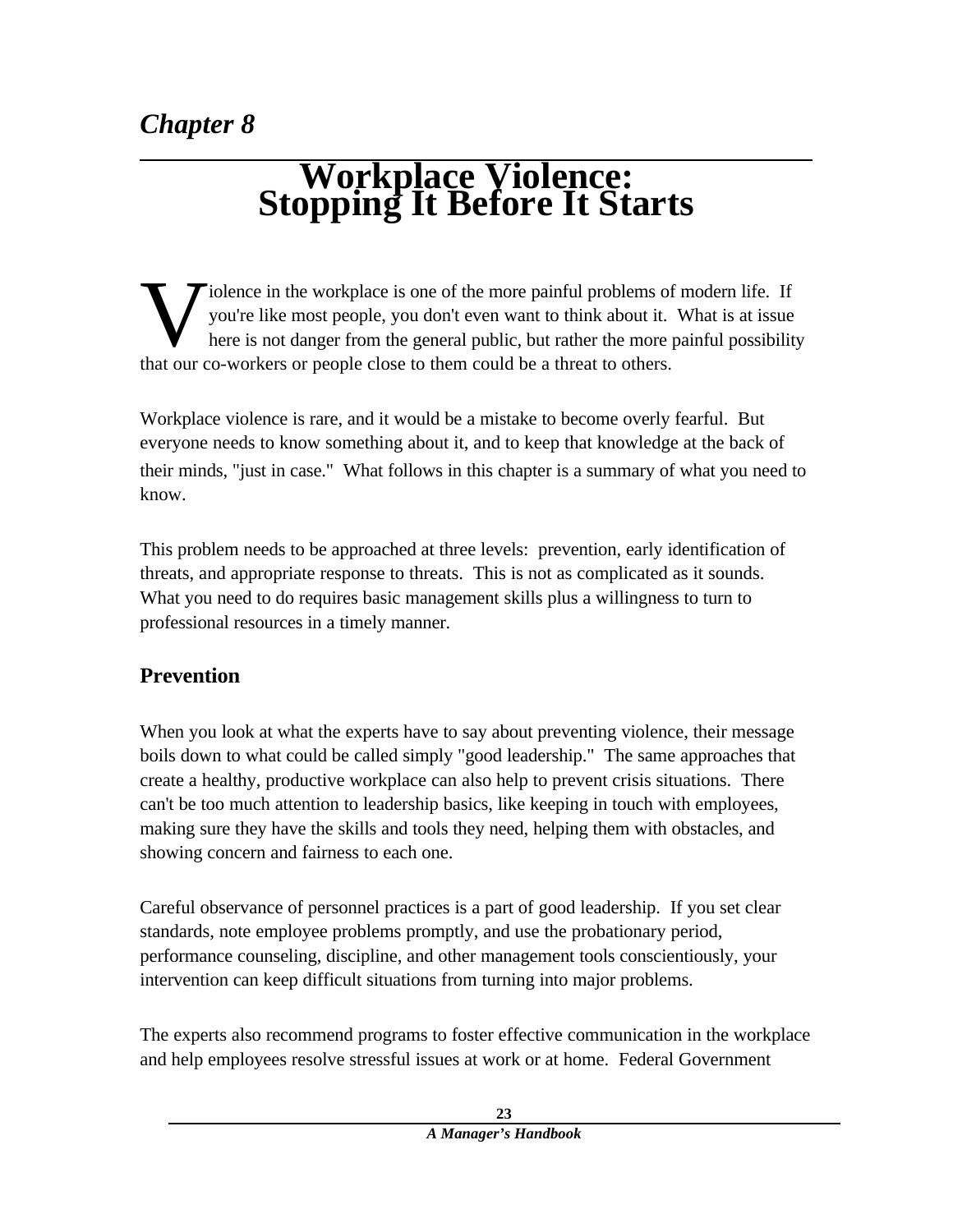agencies are fortunate in having a number of fine resources for work groups and individuals. If you aren't up to date on what your training office, organizational development specialist, employee assistance program (EAP), and career counselor can offer, take a little time to inform yourself.

With so many changes going on now, there's a tendency to think, "We don't have time for that." But if you bring in an expert facilitator to resolve tensions in the work group, or encourage an employee to seek counseling for personal stress, you will probably find that the investment pays off in productivity.

### **Early Identification of Threats**

No matter how good a job is done, it may not be possible to prevent all potentially violent situations. An employee can be driven to the point of violence by factors outside the organization's control. Or an employee's family members, romantic partners, or other associates may bring their own violent impulses into the employee's workplace. So managers also need to be prepared for a second level of involvement: early recognition of possible threats.

Managers don't need to be experts on violent behavior. What is needed is a commonsense recognition that, "Something seems wrong here," plus a willingness to seek advice from those who are knowledgeable about different parts of the problem.

Your employees need to know that intimidation is totally unacceptable in the workplace, and that they should tell you if they feel threatened for any reason. And you must give them reason to believe that you will respond in a mature, constructive way if they do share their concerns.

**What are the warning signs to look out for?** 

**First, anybody who says or hints that they might harm someone. Like suicidal individuals, people contemplating violence often tell others, directly or indirectly, about their plans.** 

**Second, anybody who expresses fear of somebody else. An employee may report being stalked by an ex-spouse. Employees may be afraid of someone who talks repeatedly about weapons in a way that seems strange to them.**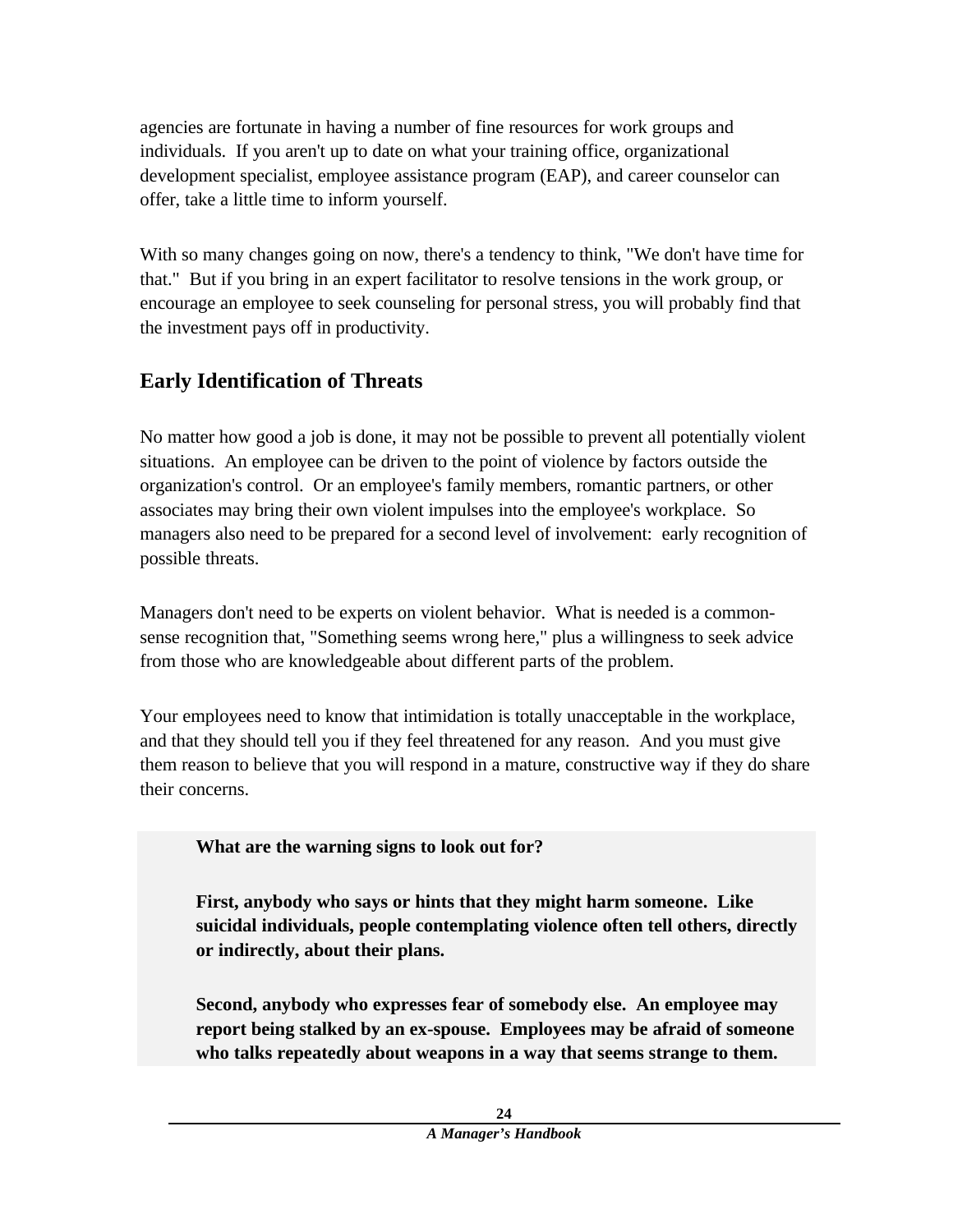#### **You, as the supervisor, may find yourself shrinking from the task of counseling an employee because you feel afraid of the person.**

All of these should make the alarm bells go off in your mind. At this stage it's appropriate to listen to "gut level" reactions. You're not making any decisions yet; you're just identifying a situation that needs to be explored.

## **Appropriate Responses to Threats**

If you discover that someone does seem to have threatened violence or to have a genuine fear of it, you need to move on to the third level of involvement, an appropriate response. The key to an effective response is to get all the help you need. This is not the time to be self-reliant. You need the objectivity of an outside point of view, and the expertise of professionals from several fields.

One crucial point is sometimes overlooked. If at any time there seems to be immediate danger, drop whatever else you are doing, notify the authorities, and take whatever steps are necessary to protect safety. Usually, however, these situations develop more slowly, and there is time to respond before emergency measures are needed.

An appropriate response is one that protects the safety of all concerned, while respecting everyone's legitimate rights. This can be a delicate balance, and situations are so varied that it is difficult to draw up a set of procedures that will work for all of them.

What does work is a strategy rather than a procedure. Call in the experts, get them working as a team, and their combined expertise will help you come up with a solution. This strategy has worked in a variety of situations. They weren't all handled the same way, but they were handled in ways that made sense.

As you assemble your team, you will probably turn first to your own management chain, the law enforcement function responsible for security in your office, your personnel department, and an EAP professional. Other specialists, such as union officials, can be important contributors, depending on the specific situation.

Once you get your team together, you will have three major tasks: evaluate the problem more extensively, develop and execute a plan for responding to it, and address security concerns at every step of the way.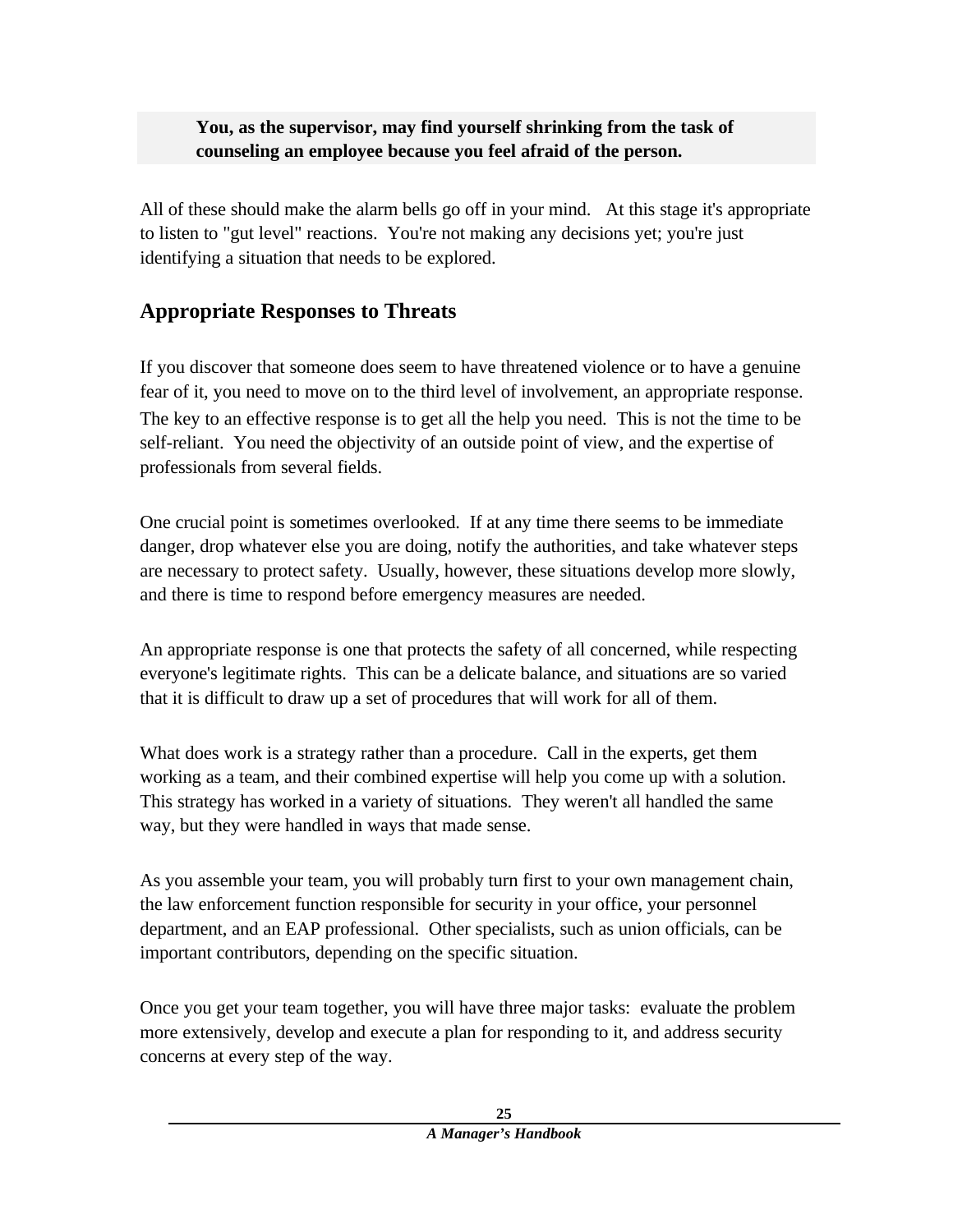Sometimes, objective evaluation may show that there really isn't a serious problem. If this is the case, it's important that nobody be criticized for "over-reacting." If evaluation shows that a response is necessary, your planning will probably have short-term and longterm components. In the short term, you will be concerned with guarding against a possible immediate threat while a long-term solution can be developed. The long-term solution should address the root causes of the problem and prevent a recurrence of the threatening situation.

Communication should be given special attention. It is essential that all team members share a common understanding of the plan and of one another's roles in it. Stress can interfere with listening and memory, so it is important to express yourself clearly and check to make sure you have been understood.

Support for those affected, whether as potential victims or as problem solvers, is an important concern. Fear is a real source of stress, and responsibility for the safety of others is a heavy burden. You can help by establishing an atmosphere of acceptance and open communication. Your EAP can help by offering seminars, debriefings, or other group activities, and by welcoming individual employees to take advantage of its services.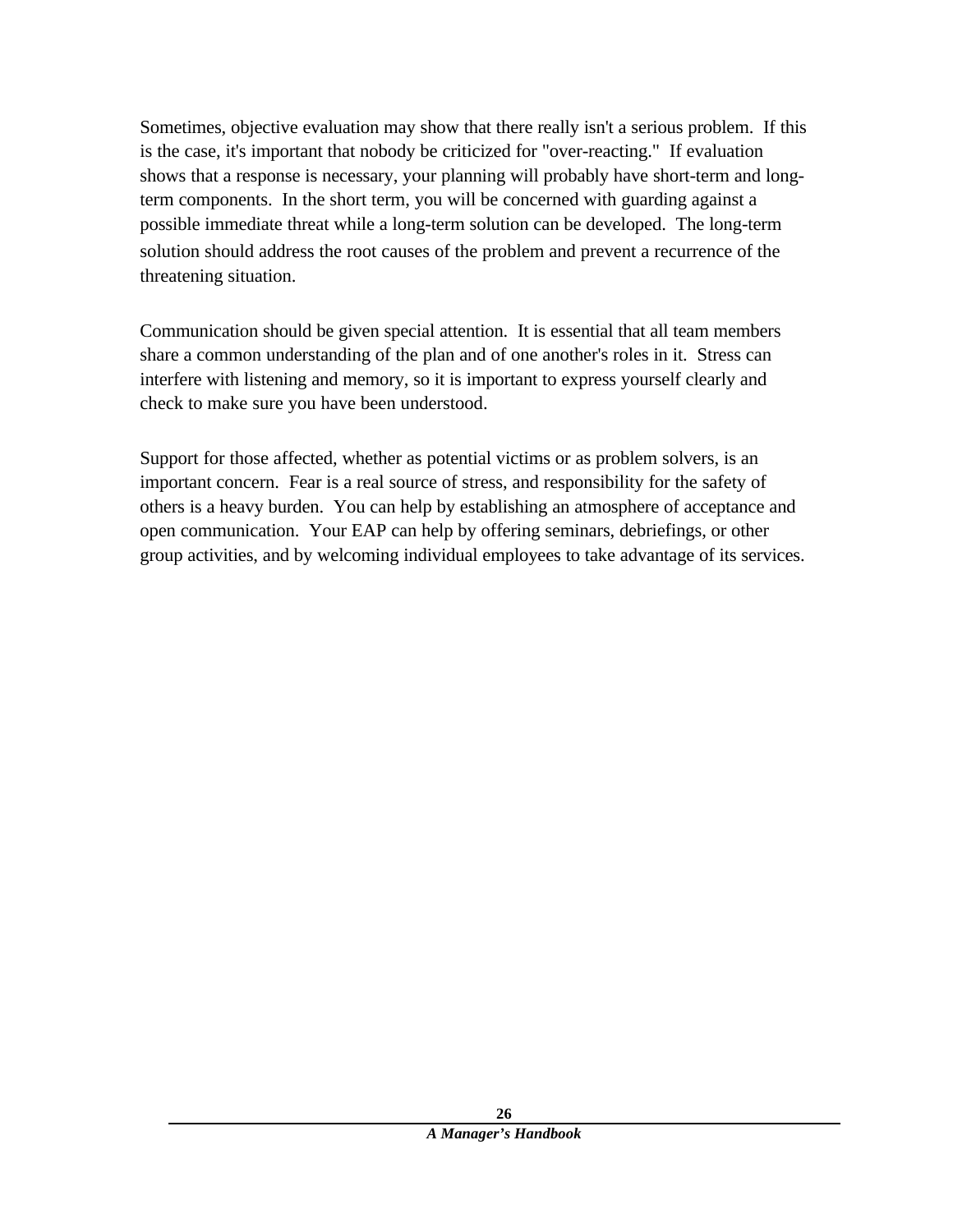# <span id="page-29-0"></span>*Chapter 9*

# **When Domestic Violence Comes to Work**

The previous chapter focused on violence among co-workers. There's also another kind of violence that demands our concern--violence in an employee's personal life that follows the employee into the workplace. Sometimes it literally turns up on the doorstep of the building, with an irate spouse shouting threats, or a stalker lurking around the parking lot. Sometimes it's more insidious, infecting the workplace with stress without anybody's quite being able to pinpoint what's wrong.

This chapter covers scenarios that a manager might encounter. A spouse, lover, or other personal associate might threaten, harass, or assault an employee in the workplace. An employee might confide in a supervisor about being victimized. A manager may suspect that an employee

A note on gender: This chapter refers to the abused person as "she" because that's the pattern in the majority of abuse situations. But remember that men can be abused, and if they are, also need the support of their managers and friends.

or co-worker is being victimized, but the person hasn't spoken out about it.

Regardless of whether you observe the assaultive behavior or are told about it, the first thing to do is to define the situation correctly.

### **If somebody is threatening, harassing, or injuring the employee--**

If somebody is threatening, harassing, or injuring another person, it is a criminal act. Forget all the polite rules about ignoring lovers' quarrels, because this is another kind of situation altogether.

Never underestimate the possible dangerousness of someone who batters, stalks, or otherwise mistreats another person, whatever their relationship may be. The danger may extend beyond the one targeted employee to others in the workplace. Obviously, all situations aren't equally dangerous, but there's enough risk that you shouldn't try to evaluate dangerousness unless you're well trained in threat assessment.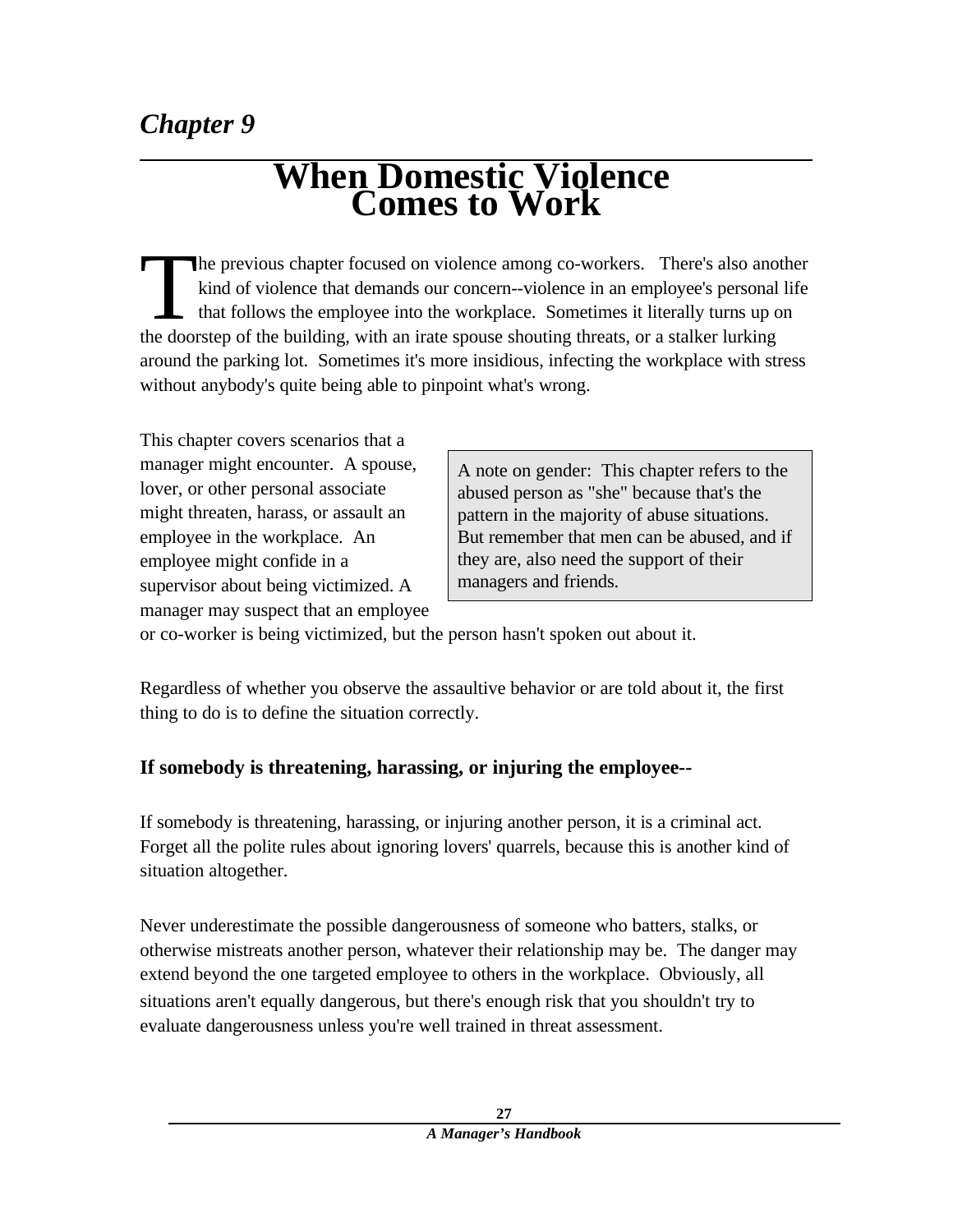**If there appears to be an immediate threat**, **notify the law enforcement resource that can most readily provide security in the situation**. For example, this might be a local police officer, an Inspector, a Special Agent, or a Federal Protective Service Officer. Everyone in the office should know who this is and how to find them. If it's really an emergency, any officer will provide assistance.

**If it's not an immediate threat, you need to think about the appropriate place to turn for law enforcement support.** Federal Officers can't investigate a situation that is outside their jurisdiction.

Jurisdiction is a complicated issue, but it's important to try and understand it. Otherwise, misunderstandings between law enforcement and other professionals can make things far more painful for everybody. Employees are sometimes disappointed if someone they know and trust, like the security officer in the next office, can't investigate their case. If you can help the employee understand why it isn't possible for the officer to do this, you may prevent unnecessary pain from feeling like, "They don't care*.*"

With regard to understanding jurisdiction issues, these pointers may help you start out in the right direction:

- ! If the threats, abuse, stalking, or other harassment are happening at or around the employee's home, the law enforcement agency responsible for the employee's place of residence has jurisdiction. (If you are unable to find the appropriate law enforcement authority, your own security staff can be a resource for helping you get in touch with them.)
- ! If threats or violence occur within the Federal workplace, or in direct connection with employee's duties, there may be a role for Federal law enforcement officers. But even if Federal Officers assist you with security in the workplace, local police will still have jurisdiction over the non-workplace aspects.
- Even if the situation doesn't seem to be an emergency, you shouldn't delay reporting it to law enforcement officials and getting at least their initial take on the situation. Assessing threats is part of their profession, and they may see signs of danger that aren't obvious to an untrained person.
- If there seems to be danger in the workplace, the law enforcement agency responsible for your office's security can help you in assessing the threat and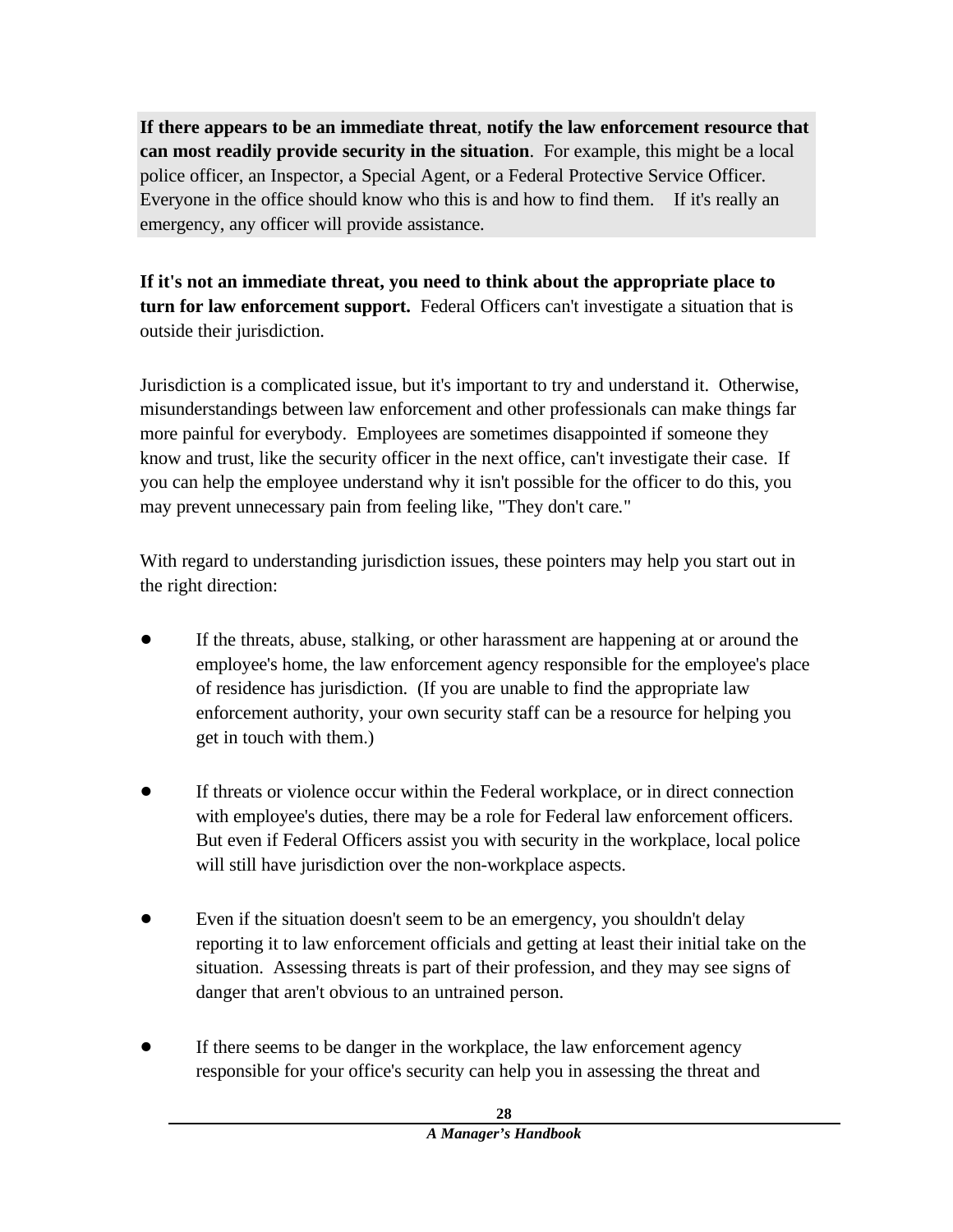adjusting security measures. Maybe you should change the locks, or the security guard should be advised to be on the lookout for a particular individual. Maybe the threatened person should be assigned to a different office.

In addition to law enforcement, your employee is likely to need a number of other professional services, ranging from psychological counseling to legal advice to a safe shelter to live in for a while. Many communities now have comprehensive victim assistance programs with a wide array of coordinated services. The employee may appreciate it if you make the initial phone call to locate the resources. If you don't know where to call, ask your Employee Assistance Program for guidance.

As a conscientious manager, you know to leave the counseling to professional counselors. But you need to remember that there's a lot you can do to help the employee without abandoning your own role. The normal things good managers do to make the workplace productive and harmonious for everyone can be especially meaningful to those employees whose personal lives are in turmoil. Having a chance to be productive and feel part of a team can do wonders for the battered self esteem and sense of isolation that often go along with being a victim.

### **If you suspect, but do not know for certain, that an employee is being victimized--**

You may find yourself with a more complicated scenario. What if the situation isn't clear? The employee seems tense and upset. Maybe her work is suffering, or other employees are beginning to find her tension getting in the way of teamwork. Maybe the employee hasn't talked about abuse, but behaves in ways that lead you to worry about it. She might come in on Monday mornings with fresh bruises, or seem frightened whenever her husband/boyfriend phones her at work. Co-workers may be coming to you with concerns that she is being victimized, but nobody wants to bring up the subject with the employee.

As a manager struggling to do the right thing, you may be asking yourself, "Should I get involved at all? Is this a personal problem or a workplace problem? What will happen if I don't do anything?"

This is a complex situation, and the way you handle it will depend on your own judgment and your working relationship with your employees. Here are some suggestions that might be helpful: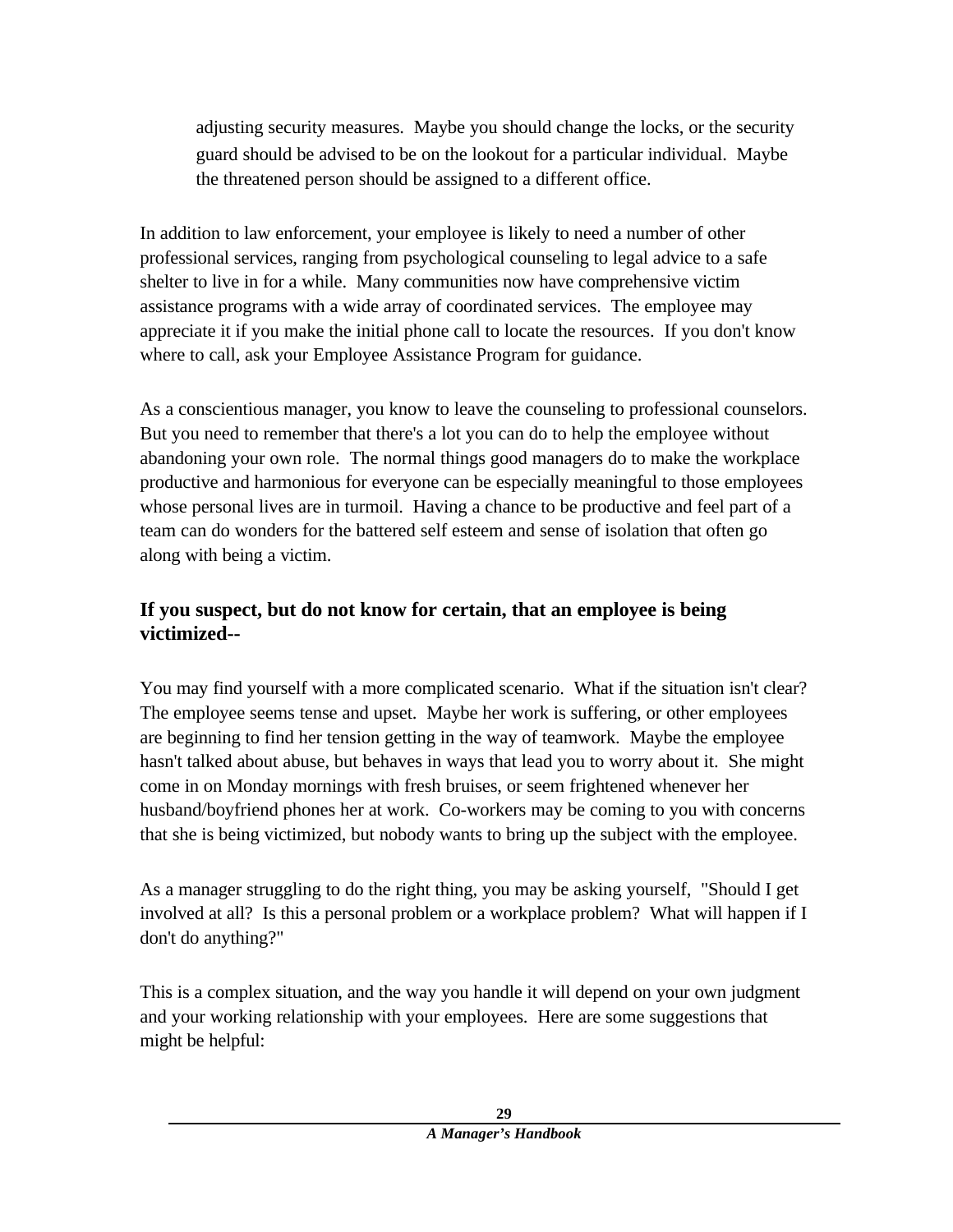- ! Don't assume it couldn't happen to your employee. Even when an employee's behavior causes concern, it's common to think something like, "It must be my imagination because Susan is a mature professional person who wouldn't be involved with anything like that." The fact is that anyone can become a victim. But those who don't fit the stereotype--older women, highly educated women, or men from any walk of life--may find it especially hard to let anyone know what is going on.
- ! Don't ignore the situation. Work may be the only resource an employee has left, particularly if the abuser has succeeded in cutting off other sources of support. The earlier you learn about the situation, the quicker you can bring in professional resources. Then you will have a better chance of aiding the individual employee and preventing an incident of violence that could devastate the entire workplace.
- ! Put aside your thoughts about what may be happening at home, and focus on the employee's behavior at work. It's always appropriate for a supervisor to show concern for an employee who seems seriously distressed, and to support the employee in getting professional help. As you probably know, you shouldn't try to diagnose the employee's problem, and should make it clear that the employee can choose whether or not to confide in you.

"*Susan, I have to tell you that I'm concerned about you. You're doing the same good work you always have, but you seem tense all the time, and this is the second time this week I've seen you crying at your desk. You don't need to tell me what's going on in your life, but if there's anything our EAP could help with, I wish you would go talk with them. We can adjust the schedule to fit your meeting times, and nobody else in the office needs to know where you are. And if I can be of help with anything, I hope you'll let me know.*"

If the employee's performance or conduct is deteriorating, then document the deficiency and discuss the matter with your personnel office. Whether or not formal action is appropriate at this time, it is essential to counsel the employee about the deficiency and refer the employee to the EAP. It may seem cruel to confront a person who is obviously suffering, but sometimes this is the only way to help. Reminding the employee how essential she is to the organization may actually help boost her self esteem.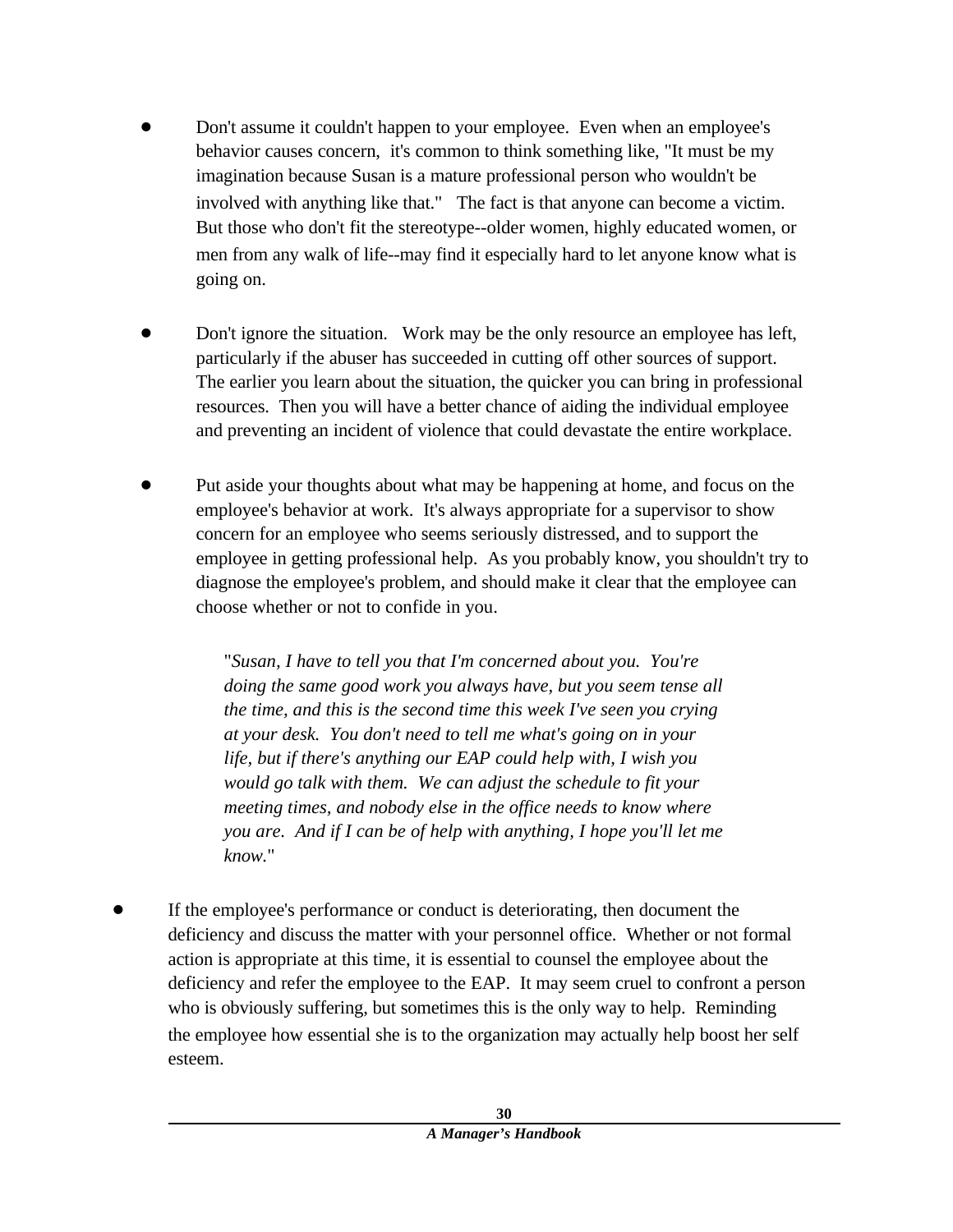#### **If you suspect a co-worker is being victimized--**

If the person is your friend or co-worker rather than your subordinate employee, you have more latitude about how to approach the situation. If you decide to confront the problem, you may want to ask whether the person "*feels safe at home*," rather than asking directly about "*abuse*." This wording, based on first-hand experience, can make it easier for the person to open up about the problem.

If your friend denies that there is a problem, or gets angry at you for suggesting that there is one, don't give up or take it as a personal rejection. Your friend may be so beaten down emotionally that she isn't ready to face the reality of what's going on in her life. She may be telling herself that she deserves what she's getting, or that her husband will change if she only does things better. She may be terrified that any action, even admitting the problem, may lead to greater danger for herself or her children. Even if she seems to reject your concern, you can still be a friend, let her know you are there for her, and remind her that you believe she deserves to be safe and happy.

It can always be helpful to get confidential professional advice before you try to intervene. You might want to talk with an EAP counselor, or contact a community organization specializing in domestic violence.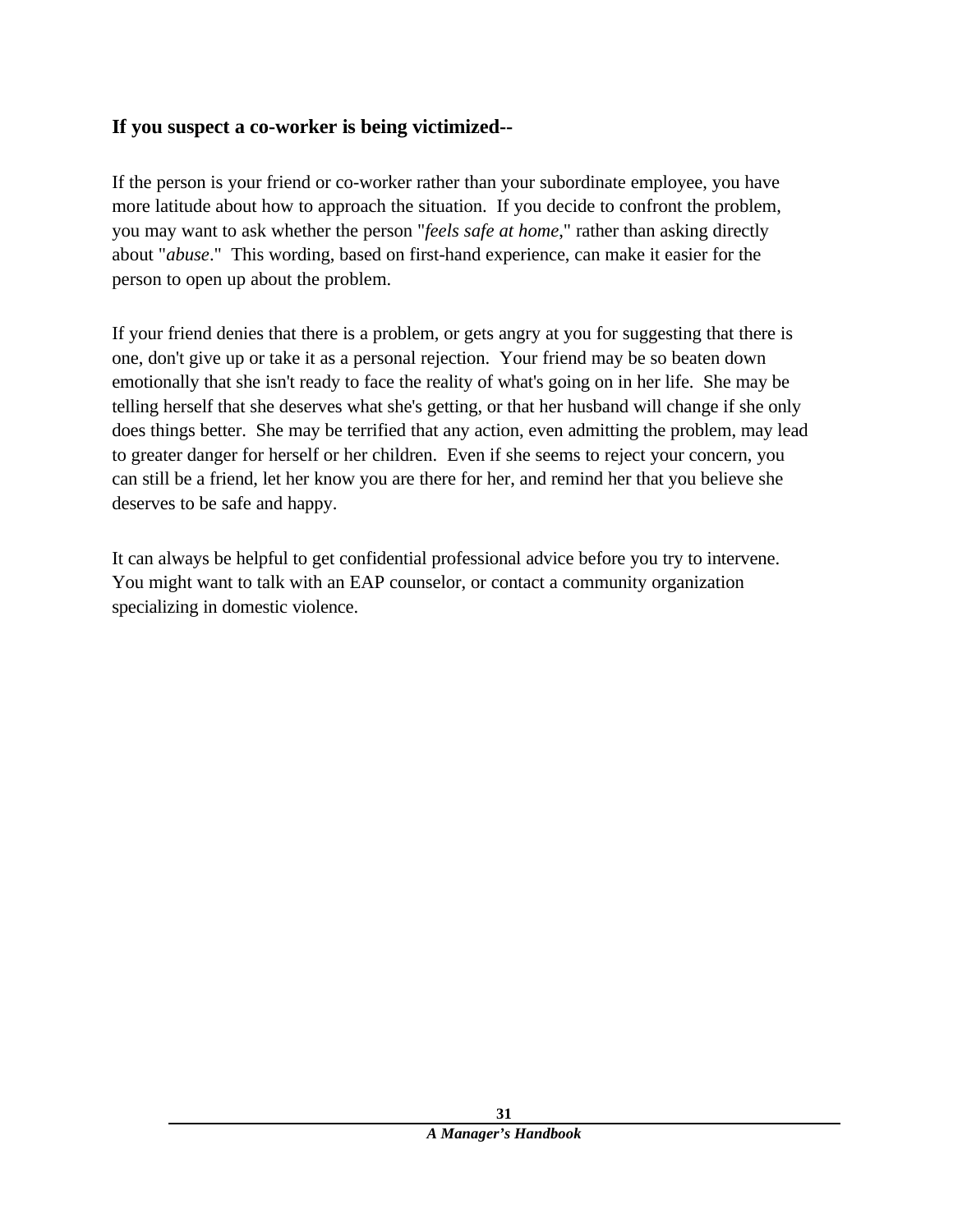# <span id="page-34-0"></span>**A Final Note: Tips For Coping With Extreme Stress**

- Concentrate on caring for yourself.
- ! Talk about it with other people in the same situation. Compare reactions, reassure yourself that you are not alone in the way you are feeling.
- Talk about it with friends and relatives who care about you. It's normal to need to tell your story over and over.
- ! Keep your schedule as routine as possible, and don't overdo it.
- ! Allow time for hobbies, relaxing activities, being with friends, even if you don't quite feel like it.
- Participate in whatever physical fitness activities you normally enjoy.
- ! Utilize whatever spiritual resources are part of your normal lifestyle.
- Beware of any temptation to turn to alcohol, tobacco, caffeine, and sweet foods. They may make you feel better momentarily, but can cause more problems in the long run. Concentrate instead on a healthy diet.
- If you can, postpone major life decisions until you have had a chance to get yourself back onto a more even keel.
- ! Don't hesitate to accept help from friends, co-workers, and others. If you can, offer help to others affected by the event.
- Sometimes good self-care and talking with friends are not enough. You may want to seek professional counseling through your Employee Assistance Program. This does not mean you are "sick," but rather that a counselor may be able to help you get your recovery process on track.